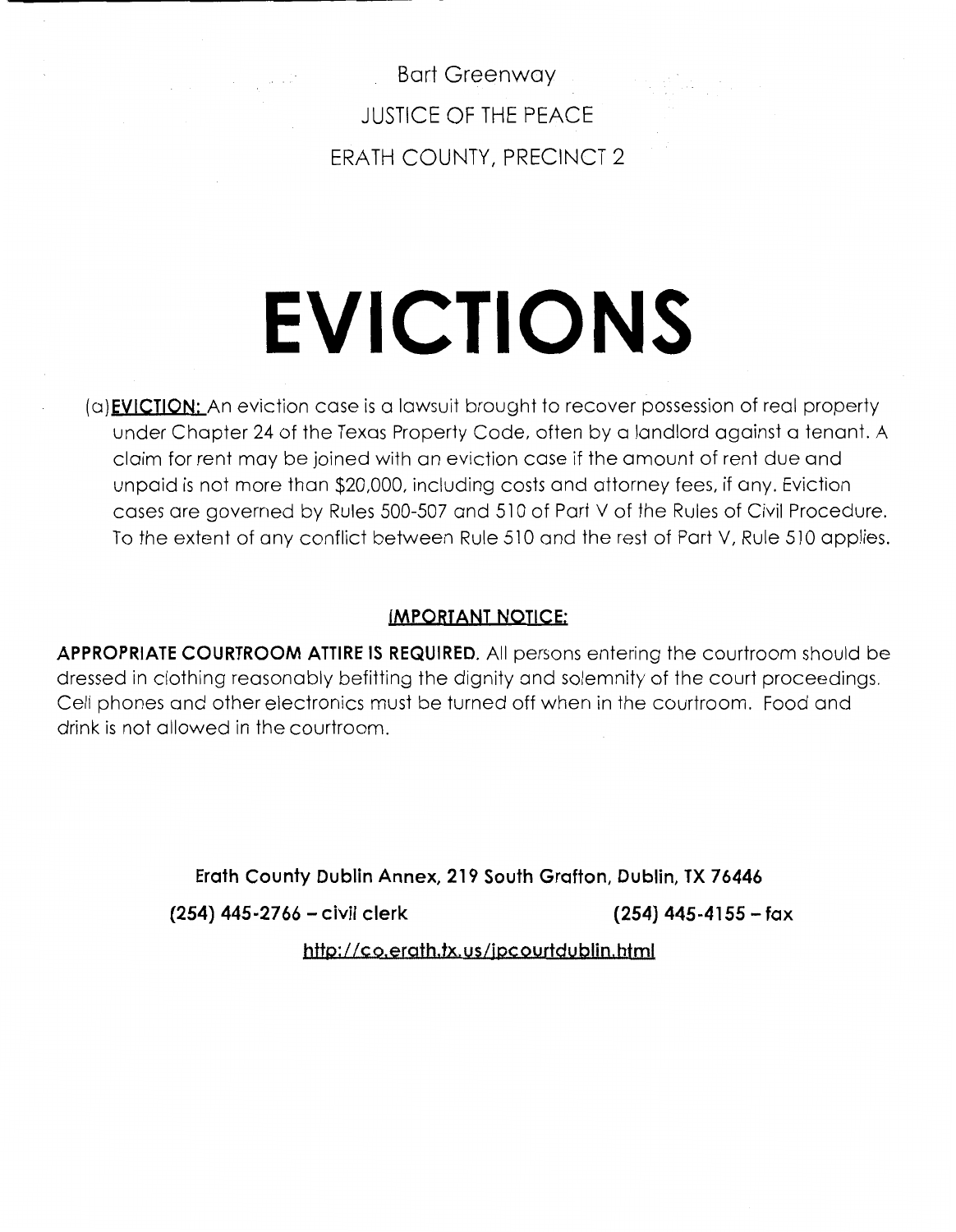# Bart Greenway

# JUSTICE OF THE PEACE, PRECINCT 2



# PLEASE READ CAREFULLY BEFORE FILING THE PETITION

FOR INFORMATION ON THE RULES OF PRACTICE IN JUSTICE COURTS, PLEASE CONSULT PART V OF THE TEXAS RULES OF CIVIL PROCEDURE, WHICH IS AVAILABLE ONLINE AND AT EACH COURT.

THE FOLLOWING INFORMATION IS FURNISHED TO YOU AS A COURTESY OF THE JUSTICE OF THE PEACE OFFICE FOR FILING EVICTION SUITS. THE COURT CANNOT ADVISE YOU WHAT YOU SHOULD DO AND ARE BARRED BY LAW FROM GIVING YOU LEGAL ADVICE. THE COURT CAN ONLY ANSWER PROCEDURAL QUESTIONS.

Eviction suits must be filed in the Justice Precinct where the property is located. If you are unsure, please contact the Erath County Tax Office at 254-965-8630. This is a suit for you to regain possession of your property or to combine a suit for rent with this suit. Please print clearly.

- The plaintiff is the owner of the property; if you are acting as agent, the owner is the plaintiff (not you) and you should sign the petition as the agent for the landlord (plaintiff). Agents must provide a signed notarized statement from the landlord designating you as agent.
- You must name all persons that signed the lease as defendants. All others living at the property can be considered "all other occupants" (ex: "John Doe and all other occupants). If you name more than one person, you will be required to pay a service fee for each person named.
- State tenant's full address, including apartment number (if applicable) and city.
- In order to properly file this suit, you must have given the defendant(s) a written demand to vacate the premises at least 3 days prior to filing your suit.
- The three day notice period can be a shorter/longer notice period if a written agreement.
- In order to sue for attorney fees, you must have given the tenant a 10-day written notice which stated that if they did not vacate by the 11th day after the date of receipt of the notice, you would be entitled to attorney fees (if employment of counsel is necessary and verified).
- You must also complete the JUSTICE COURT CIVIL CASE INFORMATION SHEET and the MILITARY **AFFIDAVIT.**
- If you are suing for past due rent and/or attorney's fees the total amount of both added together cannot exceed \$20,000.

The cost for you to have your case filed and the citation served is \$121.00 if only one defendant. This is a "court cost" that can be included in the judgment if you win your case. If filing in person the day and time of hearing will be written on your receipt. If filing by mail, you will receive notice of hearing by mail, phone call, or e-mail if provided.

Evictions may be dismissed only in open court or by written motion. If the tenant vacates the property and you do not want to come for the hearing and obtain your written judgment, you must submit a written motion for dismissal so the case can be cleared from the court's docket.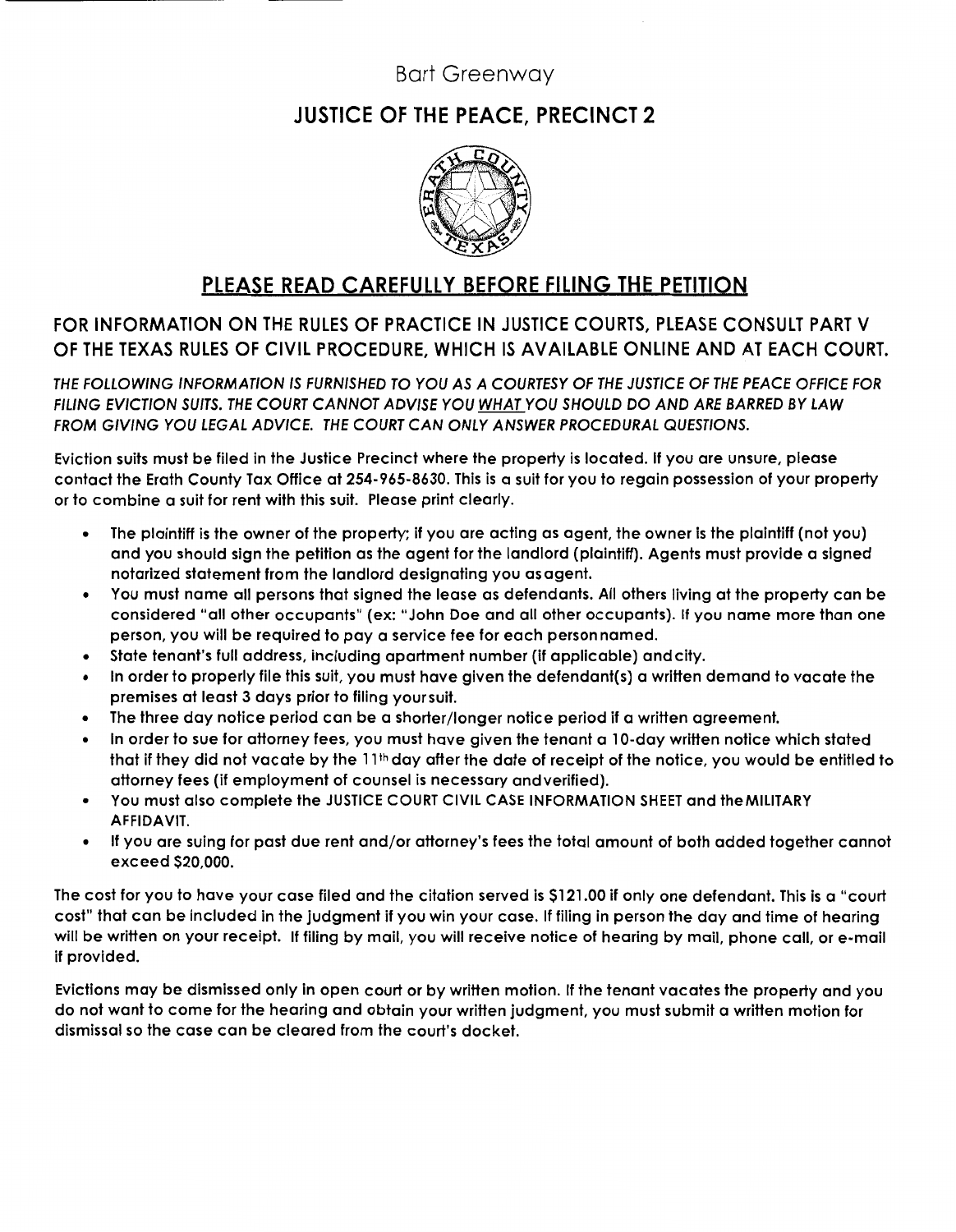# **JUSTICE COURT CIVIL CASE INFORMATION SHEET** (4113)

**CAUSE NUMBER (FOR CLERK USE ONLY):-------------**

#### **STYLED**

(e.g., John Smith v. All American Insurance Co; In re Mary Ann Jones; In the Matter of the Estate of George Jackson)

| 1. Contact information for person completing case information<br>sheet:                                                                                                                                                                                                                                                                                                                                             | 2. Names of parties in case:                                                                                                                                                                                                                                                                                                                               |                                                           |
|---------------------------------------------------------------------------------------------------------------------------------------------------------------------------------------------------------------------------------------------------------------------------------------------------------------------------------------------------------------------------------------------------------------------|------------------------------------------------------------------------------------------------------------------------------------------------------------------------------------------------------------------------------------------------------------------------------------------------------------------------------------------------------------|-----------------------------------------------------------|
| Telephone:<br>Name:                                                                                                                                                                                                                                                                                                                                                                                                 |                                                                                                                                                                                                                                                                                                                                                            | Plaintiff(s):                                             |
| Fax:<br>Address:                                                                                                                                                                                                                                                                                                                                                                                                    |                                                                                                                                                                                                                                                                                                                                                            |                                                           |
| City/State/Zip:                                                                                                                                                                                                                                                                                                                                                                                                     | State Bar No:                                                                                                                                                                                                                                                                                                                                              | $Defendant(s)$ :                                          |
| Email:                                                                                                                                                                                                                                                                                                                                                                                                              |                                                                                                                                                                                                                                                                                                                                                            |                                                           |
| Signature:                                                                                                                                                                                                                                                                                                                                                                                                          |                                                                                                                                                                                                                                                                                                                                                            | [Attach additional page as necessary to list all parties] |
| 3. Indicate case type, or identify the most important issue in the case (select only $I$ ):                                                                                                                                                                                                                                                                                                                         |                                                                                                                                                                                                                                                                                                                                                            |                                                           |
| $\Box$ <b>Debt Claim:</b> A debt claim case is a lawsuit brought to<br>recover a debt by an assignee of a claim, a debt collector<br>or collection agency, a financial institution, or a person or<br>entity primarily engaged in the business of lending money<br>at interest. The claim can be for no more than \$20,000,<br>excluding statutory interest and court costs but including<br>attorney fees, if any. | <i>Eviction:</i> An eviction case is a lawsuit brought to recover<br>possession of real property, often by a landlord against a tenant.<br>A claim for rent may be joined with an eviction case if the<br>amount of rent due and unpaid is not more than \$20,000,<br>excluding statutory interest and court costs but including attorney<br>fees, if any. |                                                           |

**D** *Small Claims:* A small claims case is a lawsuit brought for the recovery of money damages, civil penalties, personal property, or other relief allowed by law. The claim can be for no more than \$20,000, excluding statutory interest and court costs but including attorney fees, if any.

affecting the physical health or safety of an ordinary tenant. The relief sought can be for no more than \$20,000, excluding statutory interest and court costs but including attorney fees, if any.

*Repair and Remedy:* A repair and remedy case is a lawsuit filed by a residential tenant under Chapter 92, Subchapter B of the Texas Property Code to enforce the landlord's duty to repair or remedy a condition materially

A civil case information sheet must be completed and submitted when an original petition is filed to initiate a new suit. The information should be the best available at the time of filing. This sheet, required by Rule of Civil Procedure 502, is intended to collect information that will be used for statistical purposes only. It neither replaces nor supplements the filings or service of pleading or other documents as required by law or rule. The sheet does not constitute a discovery request, response, or supplementation, and it is not admissible at trial.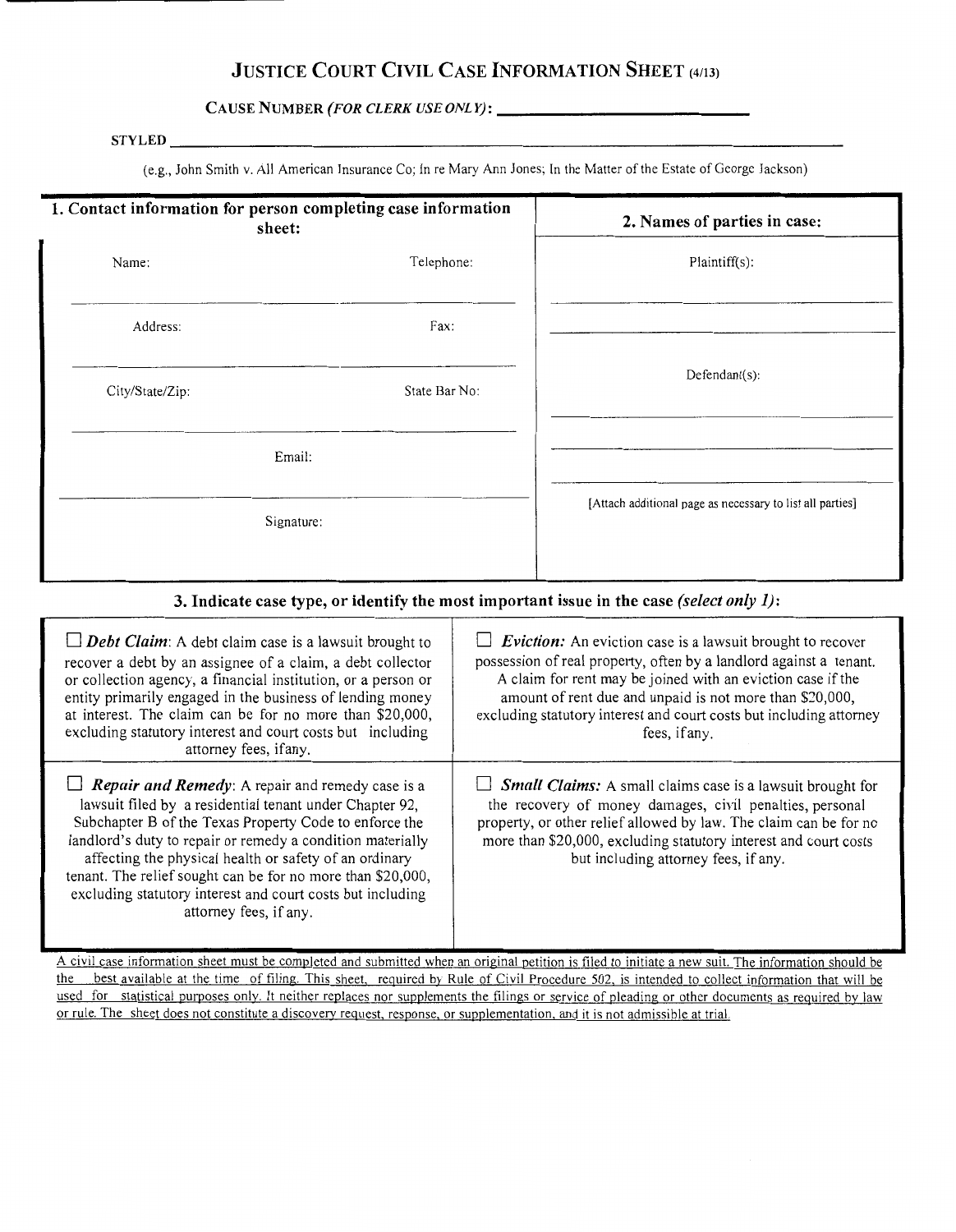|                       |                  |                                                                                                                                                                                                              | CAUSE NO.                                                          | Hearing Date:                             |                                      |
|-----------------------|------------------|--------------------------------------------------------------------------------------------------------------------------------------------------------------------------------------------------------------|--------------------------------------------------------------------|-------------------------------------------|--------------------------------------|
|                       |                  |                                                                                                                                                                                                              |                                                                    | Time:                                     |                                      |
|                       |                  |                                                                                                                                                                                                              | ş                                                                  | IN THE JUSTICE COURT                      |                                      |
|                       | <b>PLAINTIFF</b> |                                                                                                                                                                                                              | ş                                                                  |                                           |                                      |
| VS.                   |                  |                                                                                                                                                                                                              | ş<br>ş<br>ş                                                        | PRECINCT NO. 2, PLACE 1                   |                                      |
|                       | <b>DEFENDANT</b> |                                                                                                                                                                                                              | §<br>§<br>ş                                                        | ERATH COUNTY, TEXAS                       |                                      |
|                       |                  |                                                                                                                                                                                                              |                                                                    |                                           |                                      |
|                       |                  |                                                                                                                                                                                                              | PETITION: EVICTION CASE                                            |                                           |                                      |
|                       |                  | <b>COMPLAINT:</b> Plaintiff hereby sues the following Defendant(s)                                                                                                                                           |                                                                    |                                           |                                      |
|                       |                  |                                                                                                                                                                                                              |                                                                    |                                           | for eviction of Plaintiff's premises |
|                       |                  | (including storerooms and parking areas) located in the above precinct. The address of the property is:                                                                                                      |                                                                    |                                           |                                      |
| <b>Street Address</b> |                  | Unit No. (if any)                                                                                                                                                                                            | City                                                               | <b>State</b>                              | Zip                                  |
|                       |                  | <b>GROUNDS FOR EVICTION:</b> Plaintiff alleges the following grounds for eviction:                                                                                                                           |                                                                    |                                           |                                      |
|                       |                  |                                                                                                                                                                                                              |                                                                    |                                           |                                      |
| □                     |                  | <b>Unpaid rent.</b> Defendant(s) failed to pay rent for the following time period(s):                                                                                                                        |                                                                    | The amount of rent claimed as of the date |                                      |
|                       |                  | of filing is: $\$                                                                                                                                                                                            | . Plaintiff reserves the right to orally amend the amount at trial |                                           |                                      |
|                       |                  | to include rent due from the date of filing through the date of trial.                                                                                                                                       |                                                                    |                                           |                                      |
| □                     |                  | Other lease violations. Defendant(s) breached the terms of the lease (other than by failing to                                                                                                               |                                                                    |                                           |                                      |
|                       |                  |                                                                                                                                                                                                              |                                                                    |                                           |                                      |
|                       |                  |                                                                                                                                                                                                              |                                                                    |                                           |                                      |
|                       |                  | Holdover. Defendant(s) are unlawfully holding over by failing to vacate at the end of the rental<br>term or renewal of extension period, which was the day of ________________________, 20___.               |                                                                    |                                           |                                      |
|                       |                  | <b>NOTICE TO VACATE:</b> Plaintiff has given Defendant(s) a written notice to vacate (according to Chapter<br>24.005 of the Texas Property Code) and demand for possession. Such notice was delivered on the |                                                                    |                                           |                                      |
|                       |                  | $\frac{1}{\sqrt{1-\frac{1}{2}}}\text{day of }$ $\frac{1}{\sqrt{1-\frac{1}{2}}}\text{day of }$ $\frac{1}{\sqrt{1-\frac{1}{2}}}\text{day of }$                                                                 |                                                                    |                                           |                                      |
|                       |                  |                                                                                                                                                                                                              |                                                                    |                                           |                                      |
|                       |                  | SUIT FOR RENT: Plaintiff $\square$ does or $\square$ does not include a suit for unpaid rent.                                                                                                                |                                                                    |                                           |                                      |
| □                     |                  | <b>DECLARATION:</b> Plaintiff certifies that they have not received a Declaration that the tenant is a<br>covered person, under Section 361 of the Public Health Service Act (42 U.S.C. 264) and 42 CFR      |                                                                    |                                           |                                      |

- covered person, under Section 361 of the Public Health Service Act (42 U.S.C. 264) and 42 CFR 70.2. (or that the grounds are for something other than nonpayment). Plaintiff also understands proceeding with a nonpayment eviction of a "covered person" despite receiving a Declaration can be fined up to \$100,000 under federal law.
- D **TEXAS EVICTION DIVERSION PROGRAM (TEDP):** I have received and reviewed the information regarding the Texas Eviction Diversion Program (TEDP) established by the Twenty-Seventh Emergency Order regarding the COVID-19 State of Disaster.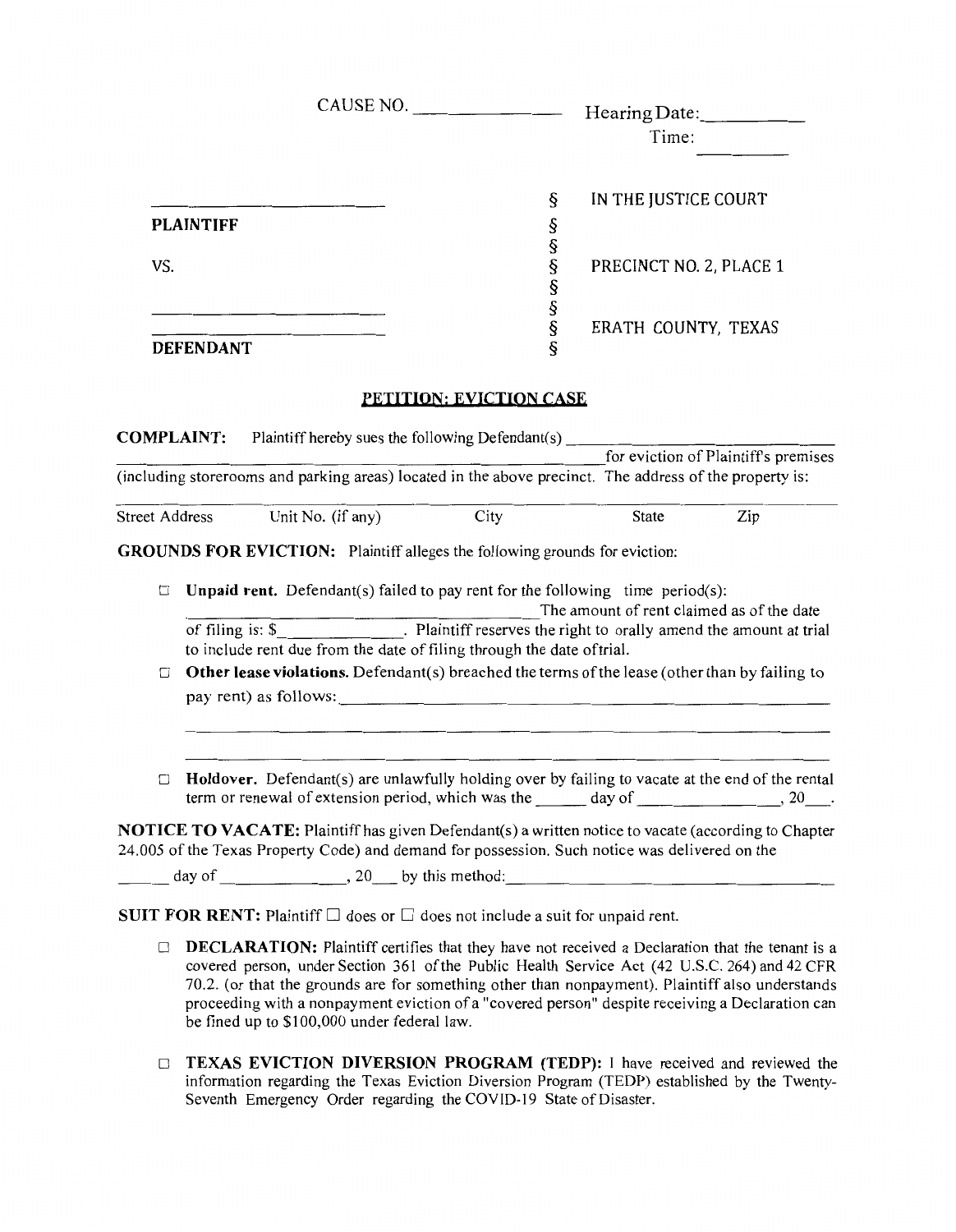**ATTORNEY'S FEES:** Plaintiff D will be or D will not be seeking applicable attorney's fees. The attorney's name, address, phone and fax numbers are: --------------------

□ **IMMEDIATE POSSESSION BOND:** If Plaintiff has filed a bond for immediate possession, Plaintiff requests that: (I) the Court set the amount of the bond; (2) the Court approve the bond; and (3) proper notices, as required by the Texas Rules of Civil Procedure, are given to Defendant $(s)$ .

**SERVICE OF CITATION:** Service is requested on Defendant(s) by: personal service at home or work, or by delivery to a person over the age of 16 years at Defendant's usual place of residence. If required, Plaintiff requests alternative service as allowed by the Texas Rules of Civil Procedure. Other home or work addresses where Defendant(s) may be served are:

Plaintiff knows of no other home or work addresses of Defendant(s) in this county.

**RELIEF:** Plaintiff requests that Defendant(s) is served with the citation and that Plaintiff is awarded a judgment against Defendant(s) for: possession of the premises, including removal of Defendant(s) and Defendant's possessions from the premises, unpaid rent, if set forth above, attorney's fees, court costs, and interest on the above sums at the rate stated in the lease, or if not so stated, at the statutory rate for judgments.

 $\Box$ I hereby request a jury trial. The fee is \$22 and must be paid at least 3 days before trial.

 $\Box$ I hereby consent for the answer and any other motions or pleadings to be sent to my email address as follows: --------------------------

| <b>Plaintiffs Printed Name</b>                                              |      | Signature of Plaintiff or Agent or Attorney       |     |
|-----------------------------------------------------------------------------|------|---------------------------------------------------|-----|
| <b>Defendant's Information</b> (if known):<br>birth:                        |      | Address of Plaintiff or Agent or Attorney Date of |     |
| Last three digits of Driver License:<br>Last three digits of Soc. Sec. No.: | City | State                                             | Zip |
|                                                                             |      |                                                   |     |
| <b>SWORN TO AND SUBSCRIBED</b> before me this $\qquad \qquad$ day of        |      | Phone & Fax No. of Plaintiff / Agent or Attorney  | .20 |

CLERK OF THE JUSTICE COURT OR NOTARY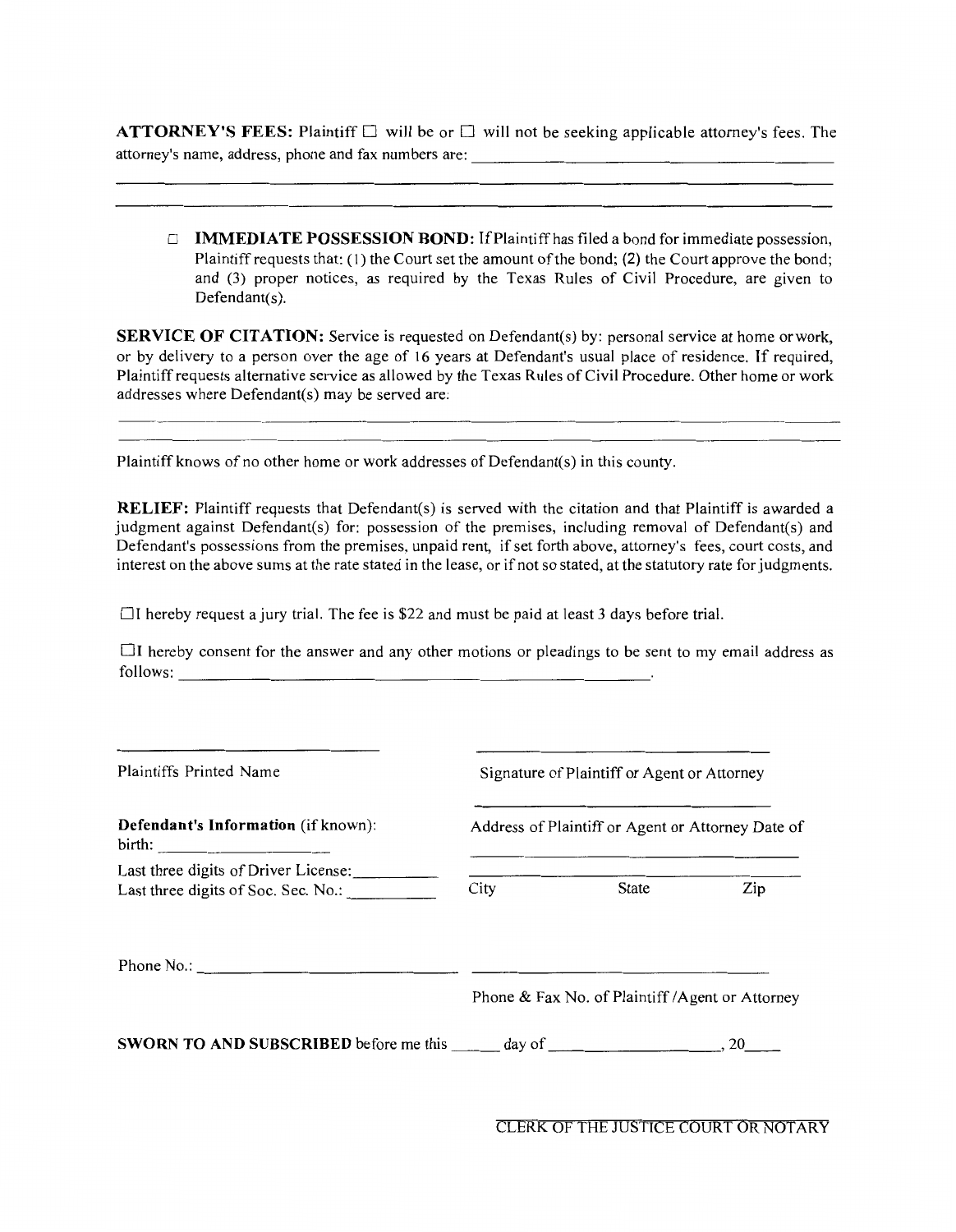**Instructions:** The Servicemembers Civil Relief Act applies to a civil proceeding in the Justice Courts. Before entering a default judgment against an individual defendant, the plaintiff must file with the court an affidavit stating whether or not the defendant is in the military service, showing necessary facts to support the affidavit, or stating that the plaintiff is unable to determine whether or not the defendant is m military service, if that is the case. The requirement for an affidavit may be satisfied by a written, signed document declared to be true under penalty of perjury. If it appears that the defendant is in military service, the court may not enter a judgment until after the court appoints an attorney to represent the defendant. If the court is unable to determine if the defendant is in military service, the court may judgment until after the court may require plaintiff to file a bond in an amount approved by the court.

A person who makes or uses an affidavit under this Act knowing 1t to be false, may be fined or imprisoned or both. 50 U.S.C App. 501 et seq. To obtain certificates of service or non-service under the Servicemembers' Civil Relief Act, you may access the public website: https://www.dmdc.osd.mil/appj/scra/scraHome.do. This website will provide the current active military status of an individual.

#### **Military Status Affidavit**

| Case No.                                                                                                                                                                                                                             | §      | In the Justice Court of       |
|--------------------------------------------------------------------------------------------------------------------------------------------------------------------------------------------------------------------------------------|--------|-------------------------------|
|                                                                                                                                                                                                                                      | §<br>ş |                               |
| VS.                                                                                                                                                                                                                                  | ş      | Erath County, Texas           |
|                                                                                                                                                                                                                                      | ş      |                               |
|                                                                                                                                                                                                                                      | ş      | Precinct 2, Place 1           |
| BEFORE ME, on this day personally appeared,<br>who, under penalty of perjury, stated that the following facts are true:<br>I am the $\Box$ Plaintiff $\Box$ attorney of record for the Plaintiff in this proceeding.                 |        |                               |
| Defendant, is not in military service.<br>□                                                                                                                                                                                          |        |                               |
| Defendant, is in military service.<br>⊓                                                                                                                                                                                              |        |                               |
| I know this because <u>the contract of the contract of the contract of the contract of the contract of the contract of the contract of the contract of the contract of the contract of the contract of the contract of the contr</u> |        |                               |
|                                                                                                                                                                                                                                      |        |                               |
| <u> The Communication of the Communication of the Communication of the Communication of the Communication of the Co</u><br>Signature                                                                                                 |        |                               |
|                                                                                                                                                                                                                                      |        |                               |
| Address:                                                                                                                                                                                                                             |        |                               |
| Telephone:                                                                                                                                                                                                                           |        |                               |
|                                                                                                                                                                                                                                      |        |                               |
|                                                                                                                                                                                                                                      |        |                               |
| THE STATE OF TEXAS                                                                                                                                                                                                                   |        |                               |
| <b>COUNTY OF ERATH</b>                                                                                                                                                                                                               | ş<br>ş |                               |
|                                                                                                                                                                                                                                      |        |                               |
| Clerk of the Court                                                                                                                                                                                                                   | or     | Notary Public, State of Texas |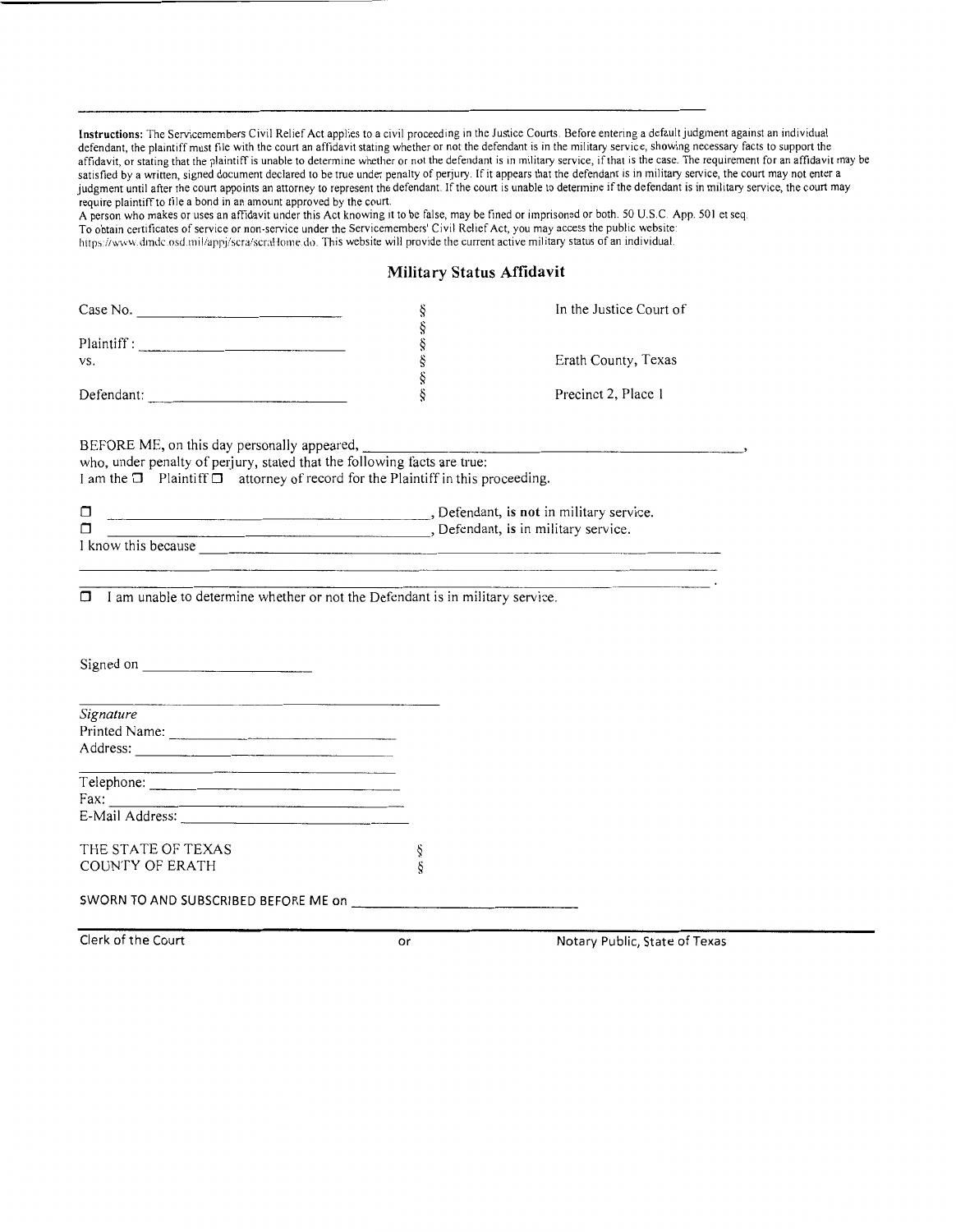|                                                                                                                                    | CAUSE NO. |        |               |       |     |
|------------------------------------------------------------------------------------------------------------------------------------|-----------|--------|---------------|-------|-----|
| PLAINTIFF                                                                                                                          | Ş         |        |               |       |     |
| v.                                                                                                                                 |           |        | PRECINCT NO.  |       |     |
| DEFENDANT                                                                                                                          | ş         |        | COUNTY, TEXAS |       |     |
| VERIFICATON OF COMPLIANCE WITH SECTIONS 4023 AND 4024 OF THE CARES ACT AND<br>THE CDC ISSUED FEDERAL EVICTION MORATORIUM ORDER     |           |        |               |       |     |
| First                                                                                                                              |           | Middle | Last          |       |     |
| in the affidavit are within my personal knowledge and are true and correct.                                                        |           |        |               |       |     |
| 1. Verification:<br>a. Plaintiff is seeking to recover possession of the following property:<br>Name of Apartment Complex (if any) |           |        |               |       |     |
| Street Address & Unit No. (if any)                                                                                                 |           | City   | County        | State | ZIP |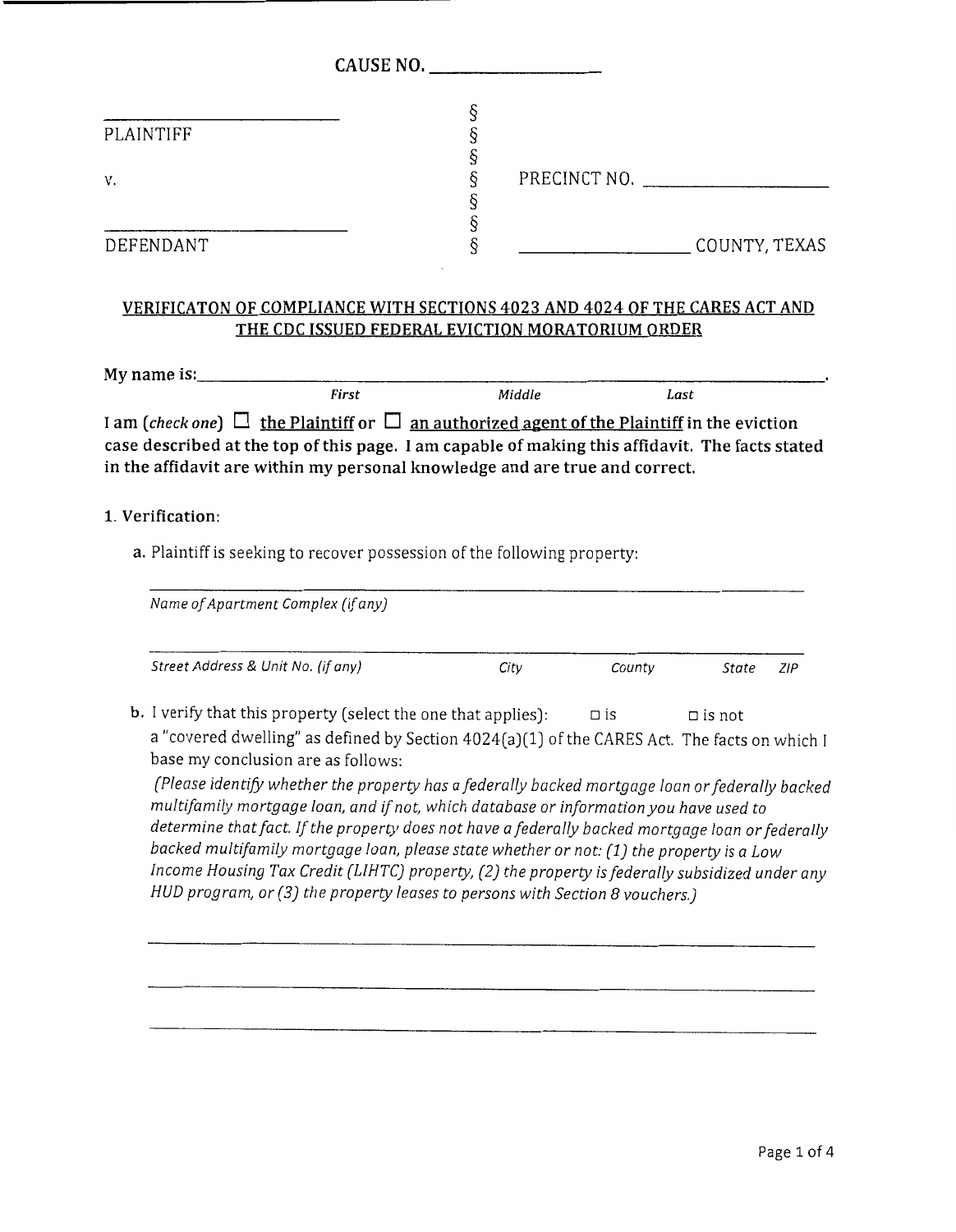- **c.** I verify that I have reviewed the information about the Texas Eviction Diversion Program, found at www.txcourts.gov/eviction-diversion.
- **d.** I verify that plaintiff (select the one that applies):  $\Box$  is  $\Box$  is not a "multifamily borrower" currently under forbearance under Section 4023 of the CARES Act.
- **e.** I verify that plaintiff (select the one that applies):
	- o **has** provided the defendant with 30 days' notice to vacate as required under Section 4024(c) and 4023(e) of the CARES Act.
	- o **has not** provided the 30 days' notice, because the property is not a "covered dwelling."
- f. I certify that the plaintiff:  $\Box$  has  $\Box$  has not received a CDC Sworn Declaration from the tenant stating that they are a "covered person" under the CDC issued Federal Eviction Moratorium Order. *Any landlord proceeding with a nonpayment eviction of a "covered person" despite receiving a Declaration can be fined up to \$100,000 under federal law, with enhanced penalties, including jail, if a death occurs.*
- **2. Declaration or Notary:** Complete only one of the two following sections:
	- **a. Declaration:** I declare under penalty of perjury that everything in this verification is true and correct. My name is: \_\_\_\_\_\_\_\_\_\_\_\_\_\_\_\_\_\_\_\_\_\_\_ \_

| First                                            | Middle |        | Last           |
|--------------------------------------------------|--------|--------|----------------|
| My birthdate is: $\frac{1}{\frac{1}{2} \cdot 1}$ |        |        |                |
| Month<br>Day<br>Year                             |        |        |                |
| My address is:                                   |        |        |                |
| Street Address & Unit No. (if any)               | City   | County | ZIP<br>State   |
| Signed on $\frac{1}{2}$ / /<br>in                |        |        | County, Texas. |
| Month<br>Day<br>Year                             |        |        |                |
|                                                  |        |        |                |

**Your Signature** 

#### **OR**

**b. Notary:** I declare under penalty of perjury that everything in this verification is true and correct

| Your Printed Name                      |        | <b>Your Signature</b> (sign only before a notary) |
|----------------------------------------|--------|---------------------------------------------------|
| Sworn to and subscribed before me this | day of | 20.                                               |

CLERK OF THE COURT OR NOTARY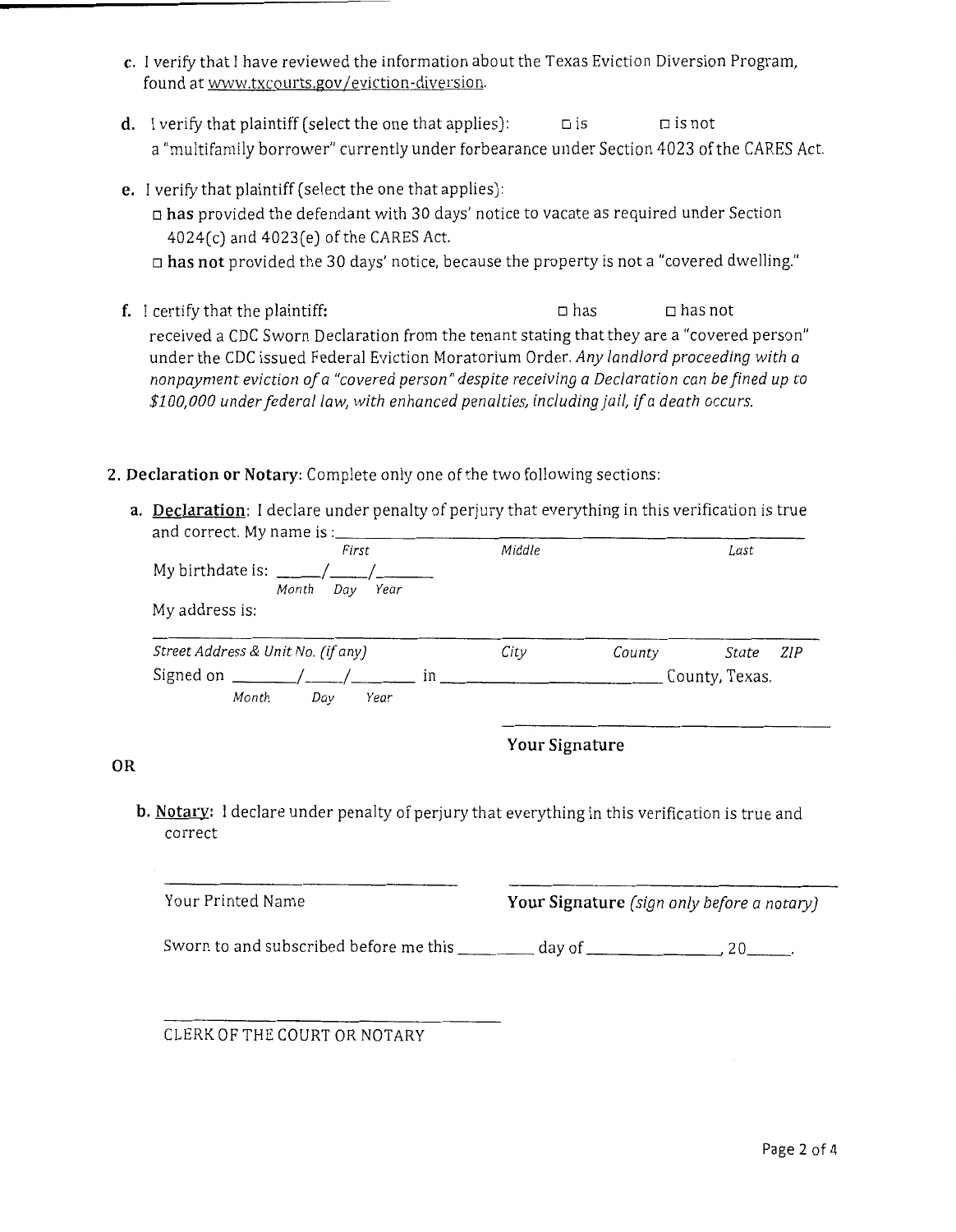#### **SEC. 4023. FORBEARANCE OF RESIDENTIAL MORTGAGE LOAN PAYMENTS FOR MULTIFAMILY PROPERTIES WITH FEDERALLY BACKED LOANS.**

(a) IN GENERAL.-During the covered period, a multifamily borrower with a Federally backed multifamily mortgage loan experiencing a financial hardship due, directly or indirectly, to the COVfD-19 emergency may request a forbearance under the terms set forth in this section.

(b) R EQ u EST Fo R RELIEF .-A multifamily borrower with a Federally backed multifamily mortgage loan that was current on its payments as of February 1, 2020, may submit an oral or written request for forbearance under subsection (a) to the borrower's servicer affirming that the multifamily borrower is experiencing a financial hardship during the COVID-19 emergency.

(c) FORBEARANCE PERIOD.-

(1) IN GENERAL.-Upon receipt of an oral or written request for forbearance from a multifamily borrower, a servicer shall-

(A) document the financial hardship;

(B) provide the forbearance for up to 30 days; and

(C) extend the forbearance for up to 2 additional 30 day periods upon the request of the borrower provided that, the borrower's request for an extension is made during the covered period, and, at least 15 days prior to the end of the forbearance period described under subparagraph (B).

(2) RIGHT TO DISCONT!NUE.-A multifamily borrower shall have the option to discontinue the forbearance at any time.

(d) RENTER PROTECTIONS DURING FORBEARANCE PER!OD.-A multifamily borrower that receives a forbearance under this section may not, for the duration of the forbearance-

(1) evict or initiate the eviction of a tenant from a dwelling unit located in or on the applicable property solely for nonpayment of rent or other fees or charges; or

(2) charge any late fees, penalties, or other charges to a tenant described in paragraph (1) for late payment of rent.

(e) NOTICE .- A multifamily borrower that receives a forbearance under this section-

( 1) may not require a tenant to vacate a dwelling unit located in or on the applicable property before the elate that is 30 days after the date on which the borrower provides the tenant with a notice to vacate; and

(2) may not issue a notice to vacate under paragraph (1) until after the expiration of the forbearance.

(f) DErlNITIONs.-In this section:

(1) APPLICABLE PROPERTY.-The term "applicable property", with respect to a Federally backed multifamily mortgage loan, means the residential multifamily property against which the mortgage loan is secured by a lien.

(2) FEDERALLY BACKED MULTIFAMILY MORTGAGE LOAN.-The term "Federally backed multifamily mortgage loan" includes any loan (other than temporary financing such as a construction loan) that-

(A) is secured by a first or subordinate lien on residential multifamily real property designed principally for the occupancy of 5 or more families, including any such secured loan, the proceeds of which arc used to prepay or pay off an existing loan secured by the same property; and

(BJ is made in whole or in part, or insured, guaranteed, supplemented, or assisted in any way, by any officer or agency of the Federal Government or under or in connection with a housing or urban development program administered by the Secretary of Housing and Urban Development or a housing or related program administered by any other such officer or agency, or is purchased or securitized by the Federal Home Loan Mortgage Corporation or the Federal National Mortgage Association.

(3) MULTIFAMILY BORROWER.-the term "multifamily borrower" means a borrower of a residential mortgage loan that is secured by a lien against a property comprising 5 or more dwelling units.

( 4) COVID-19 EMERGENCY.-The term "COVID-19 emergency" means the national emergency concerning the novel coronavirus disease (COVID-19) outbreak declared by the President on March 13, 2020 under the National Emergencies Act (50 U.S.C, 1601 et seq.).

(5) COVERED PERIOD.-The term "covered period" means the period beginning on the date of enactment of this Act and ending on the sooner of- $-$ 

(A) the termination date of the national emergency concerning the novel coronavirus disease (COVID-19) outbreak declared by the President on March 13, 2020 under the National Emergencies Act ( $50$  U.S.C. 1601 et seq.); or

(B) December 31, 2020.

#### **Sec. 4024 TEMPORARY MORATORIUM ON EVICTION FILINGS.**

(a) DEFINITIONS.-In this section: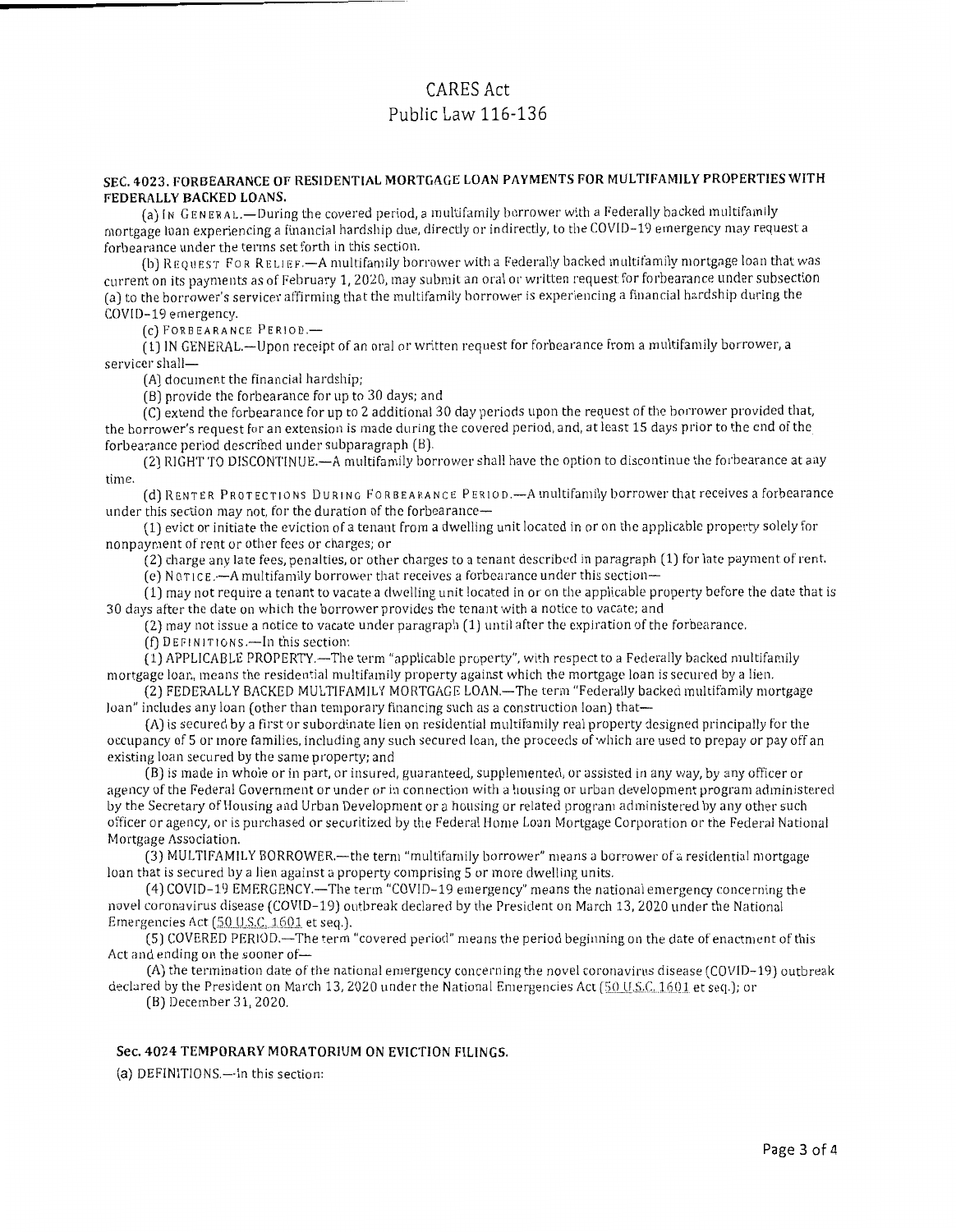- (1) COVERED DWELLING.- The term "covered dwelling" means a dwelling that-
	- $(A)$  is occupied by a tenant-
		- (i) pursuant to a residential lease; or
		- (ii) without a lease or with a lease terminable under State law; and
	- (8) is on or in a covered property.
- (2) COVERED PROPERTY.-The term "covered property" means any property that-
	- (A) participates in-
		- (i) a covered housing program (as defined in section 4141l(a) of the Violence Against Women Act of 1994 (34 U.S.C. 12491(a))); or
		- (ii) the rural housing voucher program under section 542 of the Housing Act of 1949 ( 42 U.S.C. 1490r); or
	- $(B)$  has a-
		- (i) Federally backed mortgage loan; or (ii) Federally backed multifamily mortgage loan.
- (3) DWELLING.-The term "dwelling"--
	- (A) has the meaning given the term in section 802 of the Fair Housing Act ( 42 U.S.C. 3602); and (8) includes houses and dwellings described in section 803(b) of such Act (42 U.S.C. 3603(b)).
- (4) FEDERALLY BACKED MORTGAGE LOAN.-The term "Federally backed mortgage loan" includes any loan (other than temporary financing such as a construction loan) that  $-$ 
	- (A) is secured by a first or subordinate lien on residential real property (including individual units of condominiums and cooperatives) designed principally for the occupancy of from 1 to 4 families, including any such secured loan, the proceeds of which are used to prepay or pay off an existing loan secured by the same property; and
	- (8) is made in whole or in part, or insured, guaranteed, supplemented, or assisted in any way by any officer or agency of the Federal Government or under or in connection with a housing or urban development program administered by the Secretary of Housing and Urban Development or a housing or related program administered by any other such officer or agency, or is purchased or securitized by the Federal Home Loan Mortgage Corporation or the Federal National Mortgage Association.
- (5) FEDERALLY BACKED MULTIFAMILY MORTGAGE LOAN.-- The term "Federally backed multifamily mortgage loan" includes any loan (other than temporary financing such as a construction loan) that-
	- (A) is secured by a first or subordinate lien on residential multifamily real property designed principally for the occupancy of 5 or more families, including any such secured loan, the proceeds of which are used to prepay or pay off an existing Joan secured by the same property; and
	- (8) is made in whole or in part, or insured, guaranteed, supplemented, or assisted in any way, by any officer or agency of the Federal Government or under or in connection with a housing or urban development program administered by the Secretary of Housing and Urban Development or a housing or related program administered by any other such officer or agency, or is purchased or securitized by the Federal Home Loan Mortgage Corporation or the Federal National Mortgage Association.
- (b) MORATORIUM.-During the 120-day period beginning on the date of enactment of this Act, the lessor of a covered dwelling may not-
	- (1) make, or cause to be made, any filing with the court of jurisdiction to initiate a legal action to recover possession of the covered dwelling from the tenant for nonpayment of rent or other fees or charges; or
	- (2) charge fees, penalties, or other charges to the tenant related to such nonpayment of rent.
- (c) NOTICE.—The lessor of a covered dwelling unit-
	- (1) may not require the tenant to vacate the covered dwelling unit before the date that is 30 days after the date on which the lessor provides the tenant with a notice to vacate; and
	- (2) may not issue a notice to vacate under paragraph (1) until after the expiration of the period described in subsection (b).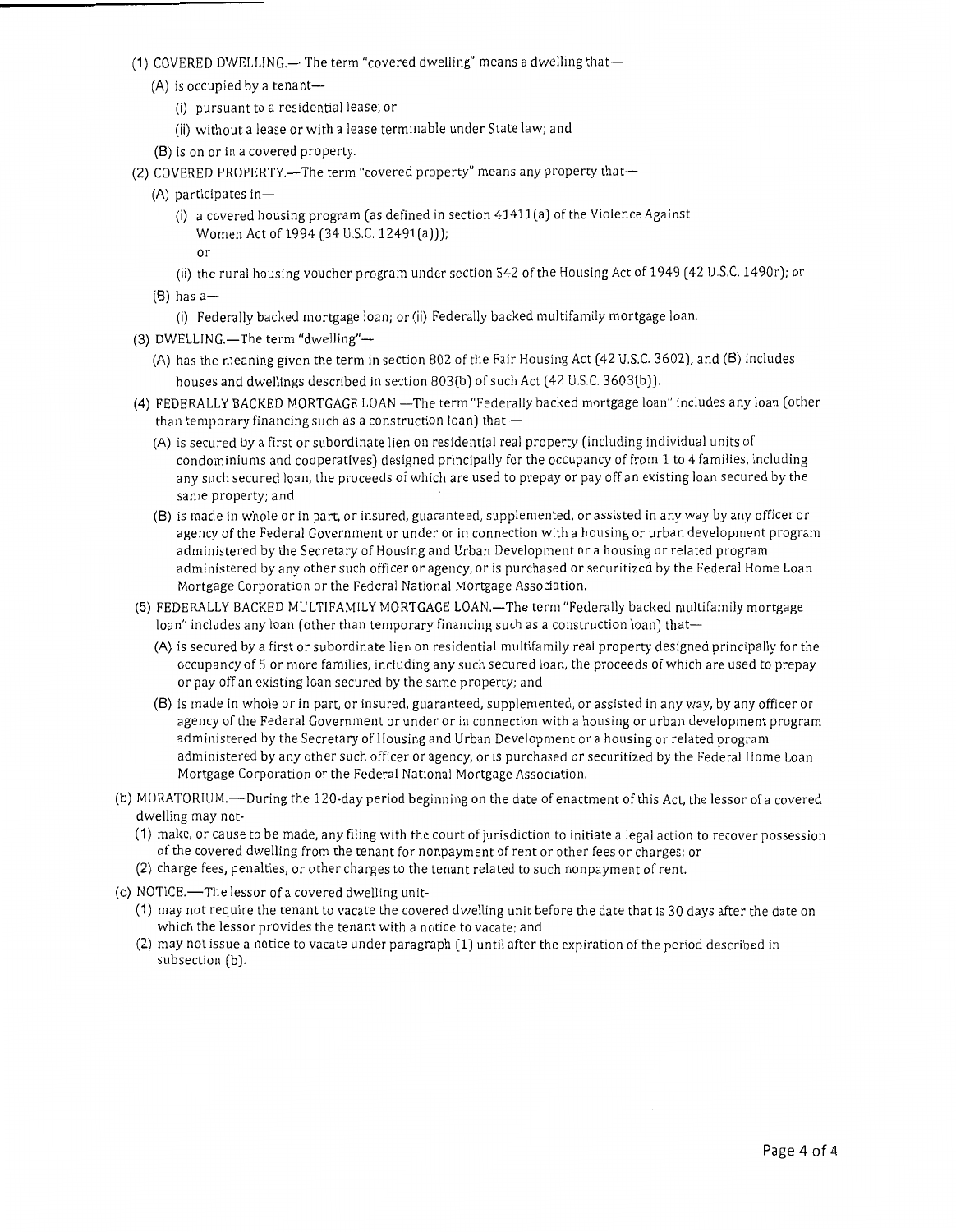

# **STATE OF TEXAS EVICTION DIVERSION PROGRAM**



···- - ---· \_\_ ... ··········-· J1

The Texas Eviction Diversion Program (TEDP) helps Texas tenants stay in their homes and provides landlords an alternative to eviction. The TEDP may provide up to six months of rental assistance for eligible tenants who are behind on their rent due to the COVID-19 pandemic and have been sued for eviction. Both the tenant and the landlord must agree to participate and meet the requirements in the chart below. This temporary program is a unique partnership between the Supreme Court of Texas, Texas Office of Court Administration, and the Texas Department of Housing and Community Affairs (TDHCA).

- Assistance can be used to pay the full contracted rent that is past due (up to five months), and the remainder may be used to pay for subsequent months of assistance (up to a total of six months).
- The TEDP uses a special court process that allows courts to put eviction lawsuits on hold and divert them to the TEDP. Under the TEDP, lump sum payments are provided to landlords for rental arrears in exchange for allowing tenants to remain in their homes and forgiving late fees. Diverted cases will be dismissed and made confidential from public disclosure.

|                  | confidential from public disclosure.                                                                                                                                                                                                 |               |                                                    |
|------------------|--------------------------------------------------------------------------------------------------------------------------------------------------------------------------------------------------------------------------------------|---------------|----------------------------------------------------|
|                  | <b>EXAMPLORE / UNIT AND LORE / UNIT AND LORE / UNIT AND LORE / UNIT AND LORE / UNIT AND LORE / UNIT AND LORE / UNIT AND LORE / UNIT AND LORE / UNIT AND LORE / UNIT AND LORE / UNIT AND LORE / UNIT AND LORE / UNIT AND LORE / U</b> |               | TENANT / HOUSEHOLD                                 |
|                  | <b>Eligibility Requirements:</b>                                                                                                                                                                                                     |               | <b>Eligibility Requirements:</b>                   |
| 0                | Assistance for rent no older than April 2020                                                                                                                                                                                         | $\omega$      | Household income at or below 200% of poverty       |
| o                | Rent for the household assisted may not exceed the                                                                                                                                                                                   |               | or 80% of Area Median Income*                      |
|                  | TDHCA maximum limits (limits available by zip code at                                                                                                                                                                                | $\omega$      | Household has been financially affected by the     |
|                  | http://www.tdhea.state.tx.us/TEDP.htm)                                                                                                                                                                                               |               | COVID-19 pandemic                                  |
| $\mathbf \omega$ | Must have a bank account and accept direct deposit                                                                                                                                                                                   | o             | Tenants are INELIGIBLE if they are receiving       |
| o                | Units that are already receiving project-based                                                                                                                                                                                       |               | tenant-based voucher assistance, are in a unit     |
|                  | assistance or are public housing units are INELIGIBLE                                                                                                                                                                                |               | receiving project-based assistance, or are in      |
| o                | Units owned by a unit of government may be ineligible                                                                                                                                                                                |               | public housing                                     |
|                  | Documents Needed:                                                                                                                                                                                                                    |               | <b>Documents Needed:</b>                           |
| 0                | Copy of the executed lease with the tenant, or if no                                                                                                                                                                                 | o             | Personal ID                                        |
|                  | written lease, required certification proving tenancy                                                                                                                                                                                | o             | If no written lease, evidence of unit tenancy      |
| ن                | Documentation of Missed Payments (ledger, etc.)                                                                                                                                                                                      | $\bm{\omega}$ | Income: evidence of eligibility under other        |
| €                | IRS W-9                                                                                                                                                                                                                              |               | qualified program** OR income evidence for past    |
| O                | Landlord TEDP form completed                                                                                                                                                                                                         |               | 30 days                                            |
| 0                | Landlord TEDP certification completed                                                                                                                                                                                                | $\mathbf{C}$  | Tenant TEDP form completed                         |
|                  |                                                                                                                                                                                                                                      | ≎             | Tenant TEDP certification completed                |
|                  | You Will Be Required to Certify that You:                                                                                                                                                                                            |               | You Will Be Required to Certify that:              |
| o                | Will waive late fees, penalities, and not pass court costs                                                                                                                                                                           | o             | Your household has been economically impacted      |
|                  | to the tenant                                                                                                                                                                                                                        |               | by the COVID-19 pandemic                           |
| o                | Have not received assistance from another program for                                                                                                                                                                                | o             | You have not received rental assistance for the    |
|                  | the same months of rent for this client and will not                                                                                                                                                                                 |               | same months of rent and will not seek such         |
|                  | apply in the future for the covered months                                                                                                                                                                                           |               | assistance in the future for the covered months    |
| 0                | Will release the tenant from payment liability for this                                                                                                                                                                              | 0.            | You have not previously received rental            |
|                  | time period, waive all claims raised in the eviction case,                                                                                                                                                                           |               | assistance funded with CDBG CARES funds that,      |
|                  | and not evict the tenant for the period covered by TEDP                                                                                                                                                                              |               | together with this assistance, will exceed 6       |
| o                | Will reimburse the TEDP within 10 business days if you                                                                                                                                                                               |               | months in total                                    |
|                  | receive rent payment for this same time period                                                                                                                                                                                       | o             | If no written lease, must certify lease term, rent |
| $\bm{\omega}$    | If no written lease, will certify the lease term, rent                                                                                                                                                                               |               | amount, and ability to provide proof of tenancy    |
|                  | amount, and be able to provide proof of tenancy                                                                                                                                                                                      |               |                                                    |

|                                                                                                                                                     |          |              |          |          |          | Who Can Help Me Access the Program? |          |                                              |                                                    |
|-----------------------------------------------------------------------------------------------------------------------------------------------------|----------|--------------|----------|----------|----------|-------------------------------------|----------|----------------------------------------------|----------------------------------------------------|
|                                                                                                                                                     |          | <b>COURT</b> |          |          |          |                                     |          | <b>PROGRAM</b>                               |                                                    |
| Go to: www.txcourts.gov/eviction-diversion/                                                                                                         |          |              |          |          |          |                                     |          | Go to: http://www.tdhca.state.tx.us/TEDP.htm |                                                    |
| Call: 855-270-7655 (Texas Legal Service Ctr.)                                                                                                       |          |              |          |          |          |                                     |          |                                              | Call: 800-525-0657 or 512-475-3800 (pick option 4) |
| * TEDP is only available in select areas of the state initially. During that time eligibility is based on a household income below 200% of poverty: |          |              |          |          |          |                                     |          |                                              |                                                    |
| <b>Household Size</b>                                                                                                                               | person   | 2 people     | 3 people | 4 people | 5 people | 6 people                            | 7 people | 8 people                                     |                                                    |
| 200% Poverty                                                                                                                                        | \$25.520 | \$34,480     | \$43.440 | \$52,400 | \$61,360 | \$70,320                            | \$79,280 | \$88,240                                     |                                                    |
| For households with more than 8 persons, add \$8,960 for each additional person.                                                                    |          |              |          |          |          |                                     |          |                                              |                                                    |

\*\* You are considered eligible, and need no other documentation, if you have evidence that you: 1) are currently receiving assistance under SNAP, SSI, LIHEAP, or Medicaid; OR 2) if you are living in a qualifying rent-restricted property and have evidence of an income certification from that property dated on or after March 31, 2020, and within 12 months of the application for assistance, and self-certify that your income remains below the limit. In some circumstances the TEDP administrator may allow self-certification of income, but the tenant must still be able to demons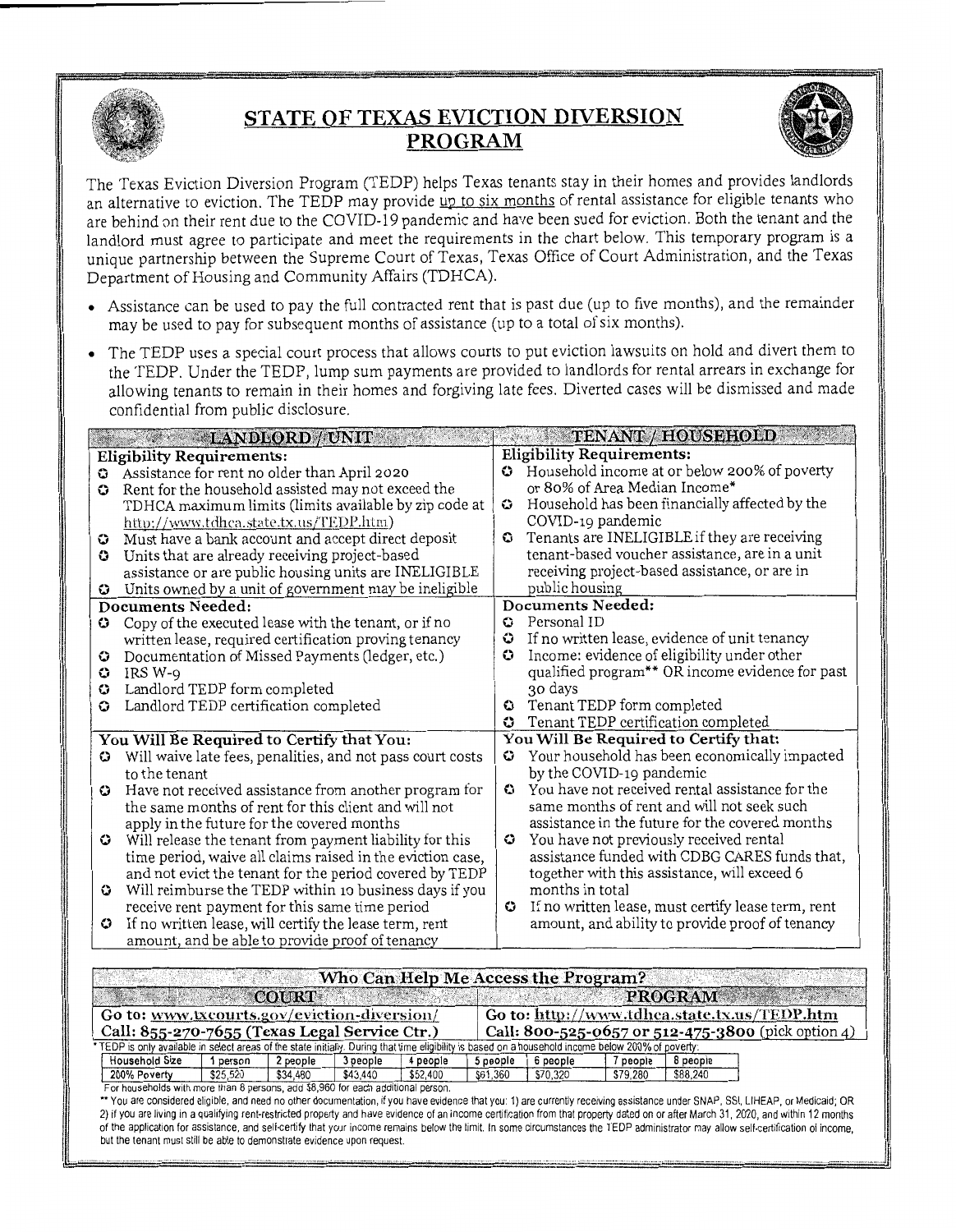

# **PROGRAMA DE DESVIO DE DESALOJO** DEL **ESTADO DE TEXAS**



El Programa de Desvio de Desalojo de Texas (TEDP) ayuda a los inquilinos de Texas a permanecer en sus hogares y les brinda a los propietarios una altemativa al desalojo. El TEDP puede proporcionar hasta seis meses de asistencia con el alquiler para los inquilinos elegibles que estan atrasados en el pago de su alquiler debido a la pandemia de COVID-19 y han sido demandados para desalojo. Tanto el inquilino como el propietario deben estar de acuerdo en participar y deben cumplir con los requisitos de la tabla a continuación. Este programa temporal es una asociación única entre la Corte Suprema de Texas, la Oficina de Administraci6n de Tribunales de Texas y el Departamento de Vivienda y Asuntos Comunitarios de Texas (TDHCA).

- La asistencia se puede utilizar para pagar la totalidad del alquiler contratado vencido (hasta cinco meses), y el resto se puede utilizar para pagar los meses siguientes de asistencia (hasta un total de seis meses).
- El TEDP utiliza un proceso judicial especial que permite a los tribunales suspender las demandas de desalojo y desviarlas al TEDP. Conforme al TEDP, se proporciona un pago unico a los propietarios por los atrasos en el alquiler a cambio de permitir que los inquilinos permanezcan en sus hogares y perdonar los cargos por mora. Los casos desviados seran desestimados y se volverán confidenciales para evitar la divulgación pública.

|                                         | <b>EXECUTED PROPIETARIO / UNIDAD AND ARRIVES AND ARRIVES AND ARRIVES AND ARRIVES AND ARRIVES AND ARRIVES AND ARR</b>                                                                                                                                                                                                                                                                                                                                                                                                                                                                                                                                                                                                                                                                                                        | <b>EXAMPLE INQUILINO / HOGARS</b>                                                                                                                                                                                                                                                                                                                                                                                                                                                                                                                                                                                                                                                                                       |
|-----------------------------------------|-----------------------------------------------------------------------------------------------------------------------------------------------------------------------------------------------------------------------------------------------------------------------------------------------------------------------------------------------------------------------------------------------------------------------------------------------------------------------------------------------------------------------------------------------------------------------------------------------------------------------------------------------------------------------------------------------------------------------------------------------------------------------------------------------------------------------------|-------------------------------------------------------------------------------------------------------------------------------------------------------------------------------------------------------------------------------------------------------------------------------------------------------------------------------------------------------------------------------------------------------------------------------------------------------------------------------------------------------------------------------------------------------------------------------------------------------------------------------------------------------------------------------------------------------------------------|
| О<br>٥<br>0.<br>0.<br>O<br>۰<br>٥<br>O. | Requisitos de elegibilidad:<br>Asistencia con el alquiler no anterior a abril de 2020.<br>Renta para el hogar asistido no puede exceder los límites<br>máximos de TDHCA (límites disponibles por código postal en<br>http://www.tdhca.state.tx.us/TEDP.htm).<br>Debe tener una cuenta bancaria y aceptar depósito directo.<br>Las unidades que ya están recibiendo asistencia basada en<br>proyectos o son unidades de vivienda pública NO SON<br><b>ELEGIBLES.</b><br>Las unidades propiedad de una unidad del gobierno pueden no<br>ser elegibles.<br>Documentos necesarios:<br>Copia del contrato de alquiler ejecutado con el inquilino, o si no<br>hay contrato de alquiler por escrito, certificación requerida que<br>demuestre el alquiler.<br>Documentación de pagos perdidos (libro mayor, etc.).<br>W-9 del IRS. | Requisitos de elegibilidad:<br>Ingresos del hogar por debajo del 200 % de la pobreza o<br>0.<br>el 80 % del ingreso medio del área*.<br>El hogar se ha visto afectado financieramente por la<br>o<br>pandemia de COVID-19.<br>٥<br>Los inquilinos NO SON ELEGIBLES si están recibiendo<br>asistencia con vales basados en inquilinos, están en una<br>unidad que recibe asistencia basada en proyectos o están<br>en viviendas públicas.<br>Documentos necesarios:<br>٥<br>Identificación personal.<br>o<br>Si no hay contrato de alquiler por escrito, evidencia de<br>alquiler de la unidad.<br>o<br>Ingresos: evidencia de elegibilidad bajo otro programa<br>calificado** O evidencia de ingresos de los últimos 30 |
| 0                                       | Formulario TEDP para el propietario completado.                                                                                                                                                                                                                                                                                                                                                                                                                                                                                                                                                                                                                                                                                                                                                                             | dias.                                                                                                                                                                                                                                                                                                                                                                                                                                                                                                                                                                                                                                                                                                                   |
| O                                       | Certificación TEDP para el propietario completada.                                                                                                                                                                                                                                                                                                                                                                                                                                                                                                                                                                                                                                                                                                                                                                          | ٥<br>Formulario TEDP para el inquilino completado.                                                                                                                                                                                                                                                                                                                                                                                                                                                                                                                                                                                                                                                                      |
|                                         |                                                                                                                                                                                                                                                                                                                                                                                                                                                                                                                                                                                                                                                                                                                                                                                                                             | Ο<br>Certificación TEDP para el inquilino completada.                                                                                                                                                                                                                                                                                                                                                                                                                                                                                                                                                                                                                                                                   |
| o                                       | Se le pedirá que certifique lo siguiente:<br>Renunciará a los cargos por mora, multas y no pasará los costos                                                                                                                                                                                                                                                                                                                                                                                                                                                                                                                                                                                                                                                                                                                | Se le pedirá que certifique lo siguiente:<br>o                                                                                                                                                                                                                                                                                                                                                                                                                                                                                                                                                                                                                                                                          |
|                                         | judiciales al inquilino.                                                                                                                                                                                                                                                                                                                                                                                                                                                                                                                                                                                                                                                                                                                                                                                                    | Su hogar se ha visto afectado económicamente por la<br>pandemia de COVID-19.                                                                                                                                                                                                                                                                                                                                                                                                                                                                                                                                                                                                                                            |
| $\bullet$                               | No haber recibido asistencia de otro programa por los mismos                                                                                                                                                                                                                                                                                                                                                                                                                                                                                                                                                                                                                                                                                                                                                                | 0.<br>No ha recibido asistencia con el alquiler por los mismos                                                                                                                                                                                                                                                                                                                                                                                                                                                                                                                                                                                                                                                          |
|                                         | meses de alquiler para este cliente y no aplicará en el futuro por                                                                                                                                                                                                                                                                                                                                                                                                                                                                                                                                                                                                                                                                                                                                                          | meses de alquiler y no buscará dicha asistencia en el                                                                                                                                                                                                                                                                                                                                                                                                                                                                                                                                                                                                                                                                   |
| o                                       | los meses cubiertos.<br>Liberará al inquilino de la responsabilidad de pago durante este                                                                                                                                                                                                                                                                                                                                                                                                                                                                                                                                                                                                                                                                                                                                    | futuro durante los meses cubiertos.<br>O                                                                                                                                                                                                                                                                                                                                                                                                                                                                                                                                                                                                                                                                                |
|                                         | período de tiempo, renunciará a todas las reclamaciones                                                                                                                                                                                                                                                                                                                                                                                                                                                                                                                                                                                                                                                                                                                                                                     | No ha recibido previamente asistencia con el alquiler<br>financiada con fondos de CDBG CARES que, junto con                                                                                                                                                                                                                                                                                                                                                                                                                                                                                                                                                                                                             |
|                                         | planteadas en el caso de desalojo y no desalojará al inquilino                                                                                                                                                                                                                                                                                                                                                                                                                                                                                                                                                                                                                                                                                                                                                              | esta asistencia, excederán los 6 meses en total.                                                                                                                                                                                                                                                                                                                                                                                                                                                                                                                                                                                                                                                                        |
| ۰                                       | durante el período cubierto por el TEDP.<br>Reembolsará el TEDP dentro de los 10 días hábiles si recibe el                                                                                                                                                                                                                                                                                                                                                                                                                                                                                                                                                                                                                                                                                                                  | O<br>Si no hay contrato de alquiler por escrito, debe certificar                                                                                                                                                                                                                                                                                                                                                                                                                                                                                                                                                                                                                                                        |
|                                         | pago de la renta por este mismo período de tiempo.                                                                                                                                                                                                                                                                                                                                                                                                                                                                                                                                                                                                                                                                                                                                                                          | el plazo del contrato de alquiler, el monto del alquiler y la<br>capacidad de proporcionar comprobante de alquiler.                                                                                                                                                                                                                                                                                                                                                                                                                                                                                                                                                                                                     |
| $\bullet$                               | Si no hay contrato de alquiler por escrito, certificará el plazo del                                                                                                                                                                                                                                                                                                                                                                                                                                                                                                                                                                                                                                                                                                                                                        |                                                                                                                                                                                                                                                                                                                                                                                                                                                                                                                                                                                                                                                                                                                         |
|                                         | alquiler, el monto del alquiler y podrá proporcionar prueba de                                                                                                                                                                                                                                                                                                                                                                                                                                                                                                                                                                                                                                                                                                                                                              |                                                                                                                                                                                                                                                                                                                                                                                                                                                                                                                                                                                                                                                                                                                         |
|                                         | alquiler.                                                                                                                                                                                                                                                                                                                                                                                                                                                                                                                                                                                                                                                                                                                                                                                                                   |                                                                                                                                                                                                                                                                                                                                                                                                                                                                                                                                                                                                                                                                                                                         |
| a kalendar                              | San Tag<br>¿Quién puede ayudarme a acceder al programa?                                                                                                                                                                                                                                                                                                                                                                                                                                                                                                                                                                                                                                                                                                                                                                     |                                                                                                                                                                                                                                                                                                                                                                                                                                                                                                                                                                                                                                                                                                                         |
|                                         | <b>TRIBUNAL</b>                                                                                                                                                                                                                                                                                                                                                                                                                                                                                                                                                                                                                                                                                                                                                                                                             | <b>EXAMPLE PROGRAMA</b>                                                                                                                                                                                                                                                                                                                                                                                                                                                                                                                                                                                                                                                                                                 |
|                                         | Visite: www.txcourts.gov/eviction-diversion/                                                                                                                                                                                                                                                                                                                                                                                                                                                                                                                                                                                                                                                                                                                                                                                | Visite: http://www.tdhca.state.tx.us/TEDP.htm                                                                                                                                                                                                                                                                                                                                                                                                                                                                                                                                                                                                                                                                           |
|                                         | Llame al: 855-270-7655                                                                                                                                                                                                                                                                                                                                                                                                                                                                                                                                                                                                                                                                                                                                                                                                      | Llame al: 800-525-0657 o 512-475-3800 (elija la opción 4)                                                                                                                                                                                                                                                                                                                                                                                                                                                                                                                                                                                                                                                               |
|                                         | * TEDP sob está disponible inicialmente en áreas seleccionadas del estado. Durante ese tiempo, la elegibilidad se basa en un ingreso familiar por debajo del 200 % del nivel de pobreza:                                                                                                                                                                                                                                                                                                                                                                                                                                                                                                                                                                                                                                    |                                                                                                                                                                                                                                                                                                                                                                                                                                                                                                                                                                                                                                                                                                                         |
|                                         | Tamaño del hogar<br>1 persona<br>2 personas<br>3 personas<br>4 personas<br>200 % del nivel de pobl \$25,520<br>\$34,480<br>\$43.440<br>\$52,400                                                                                                                                                                                                                                                                                                                                                                                                                                                                                                                                                                                                                                                                             | 5 personas<br>6 personas<br>7 personas<br>8 personas                                                                                                                                                                                                                                                                                                                                                                                                                                                                                                                                                                                                                                                                    |
|                                         | \$61,360<br>Para hogares con más de 8 personas, agregue \$8,960 por cada persona adicional.                                                                                                                                                                                                                                                                                                                                                                                                                                                                                                                                                                                                                                                                                                                                 | \$70,320<br>\$79,280<br>\$88,240                                                                                                                                                                                                                                                                                                                                                                                                                                                                                                                                                                                                                                                                                        |
|                                         | ** Se le considera elegible y no necesita otra documentación si tiene evidencia de lo siguiente: 1) actualmente recibe asistencia de SNAP, SSI, LIHEAP o Medicaid; O 2) si vive en una propiedad calificada                                                                                                                                                                                                                                                                                                                                                                                                                                                                                                                                                                                                                 |                                                                                                                                                                                                                                                                                                                                                                                                                                                                                                                                                                                                                                                                                                                         |

con restricción de akuiler y tiene evidencia de una certificación de ingresos de esa propiedad fechada después del 31 de marzo de 2020, y dentro de los 12 meses posteriores a la solicitud de asistencia, y autocerturca que sus ingresos permanecen por debajo del limite. En algunas circunstancias, el administrador de TEDP puede permitir la autocertificación de los ingresos, pero el inquilino aún debe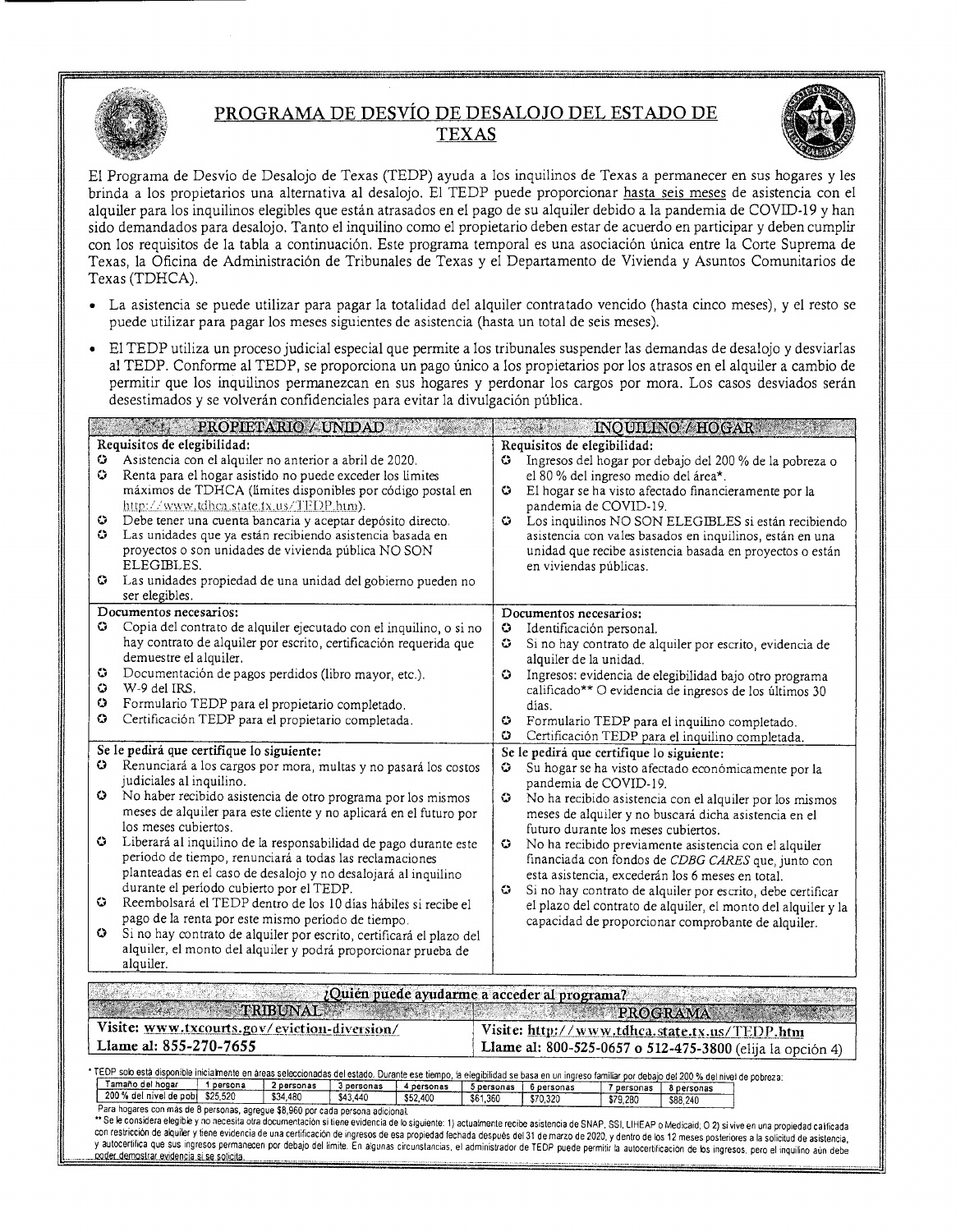## **DECLARACION BAJO PENA DE PERJURIO PARA LA SUSPENSION TEMPORAL DE DESALOJOS DE LOS CENTROS PARA EL CONTROL Y PREVENCION DE ENFERMEDADES PARA PREVENIR UNA MAYOR PROPAGACION DE COVID-19**

## **DECLARATION UNDER PENALTY OF PERJURY FOR THE CENTERS FOR DISEASE CONTROL AND PREVENTION'S TEMPORARY HALT IN EVICTIONS TO PREVENT FURTHER SPREAD OF COVID-19**

Yo certifico bajo pena de perjurio, de conformidad con 28 U.S.C. 1746, que lo siguiente es verdadero y correcto:

I certify under penalty of perjury, pursuant to 28 U.S.C. 1746, that the foregoing are true and correct:

 $\mathbb H$  He hecho todo lo posible para obtener cualquier asistencia gubernamental que hay disponible para alquiler o vivienda;

I have used best efforts to obtain all available government assistance for rent or housing;

 $\odot$  Espero no ganar más de \$99,000 en ingresos anuales para el año 2020 (o no más de \$198,000 si presento una declaración de impuestos conjunta), no fue requerido reportar ningún ingreso en el año 2019 al Servicio de Impuestos lnternos de EE. UU, 0 no recibi un Pago de lmpacto (cheque de estimulo) de conformidad con la Section 2201 of the CARES Act; (Secci6n 2201 de la Ley CARES);

I either expect to earn no more than \$99,000 in annual income for Calendar Year 2020 (or no more than \$198,000 if filing a joint tax return), was not required to report any income in 2019 to the U.S. Internal Revenue Service, or received an Economic Impact Payment (stimulus check) pursuant to Section 2201 of the CARES Act;

 $\mathbb E$  No puedo pagar mi alquiler completo o hacer el pago total de mi vivienda debido a una pérdida sustancial de ingresos en mi hogar, pérdida de horas en el trabajo o perdida de salario compensable, suspension de trabajo o gastos medicos extraordinarios que salieron de mi bolsillo.

I am unable to pay my full rent or make a full housing payment due to substantial loss of household income, loss of compensable hours of work or wages, lay-offs, or extraordinary out-of-pocket medical expenses;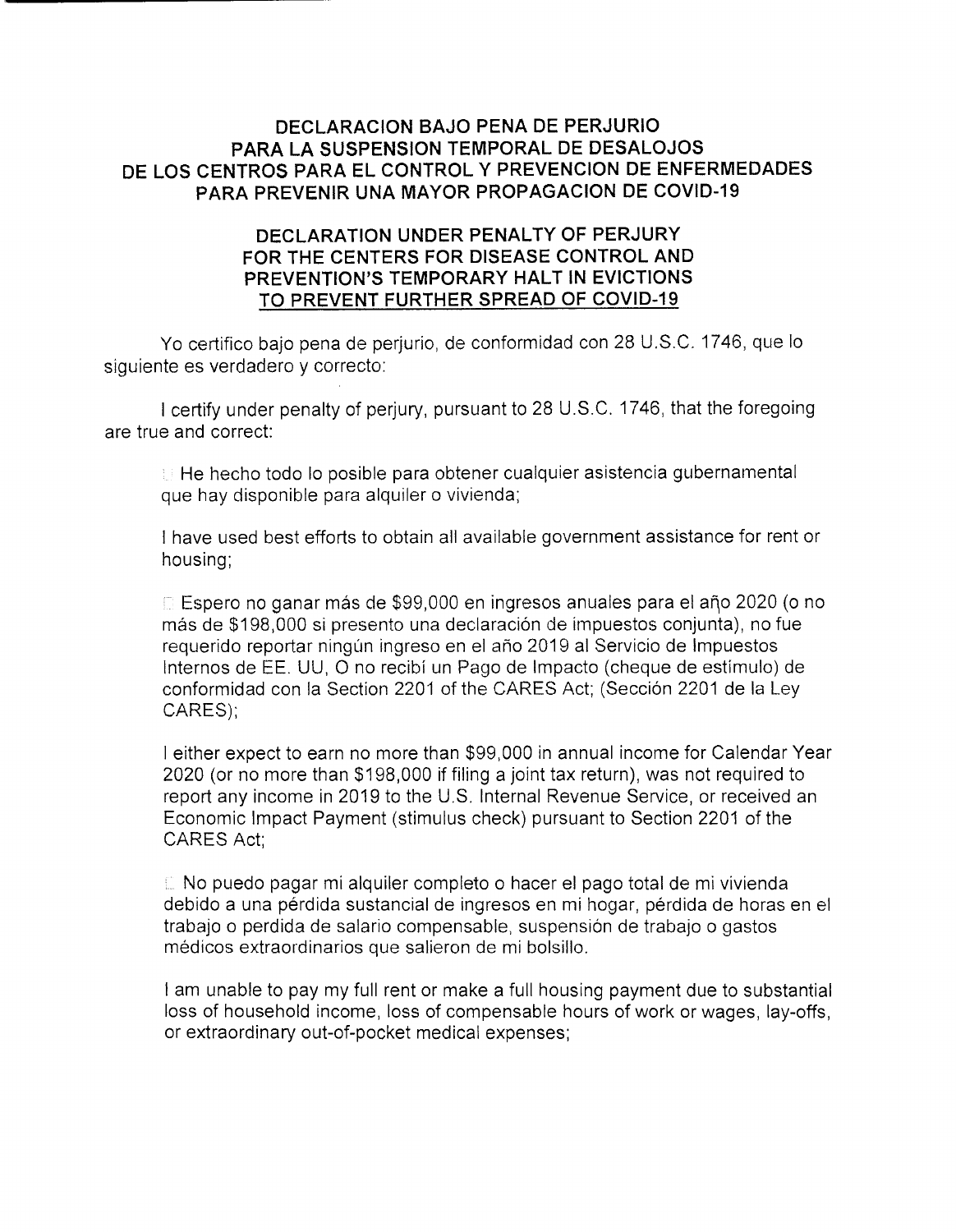$\Box$  Estoy haciendo todo lo posible para realizar pagos parciales a tiempo que se acerquen al pago total tanto como lo permitan las circunstancias, teniendo en cuenta otros gastos no discrecionales:

I am using best efforts to make timely partial payments that are as close to the full payment as the individual's circumstances may permit, taking into account other nondiscretionary expenses;

Si me desalojan, es muy probable que me quede sin hogar, necesitarfa mudarme a un refugio para personas sin hogar o necesitarfa mudarme a una residencia compartida por otras personas en ambientes reducidos porque no tengo otras opciones de vivienda disponibles.

If evicted I would likely become homeless, need to move into a homeless shelter, or need to move into a new residence shared by other people who live in close quarters because I have no other available housing options.

 $\Box$  Entiendo que todavía debo pagar el alquiler o hacer los pagos de vivienda, y cumplir con otras obligaciones que pueda tener bajo mi contrato de arrendamiento o contrato similar. Ademas, entiendo que las tarifas, penalidades o intereses porno pagar el alquiler o pago de vivienda a tiempo segun lo requiera mi contrato de arrendamiento o contrato similar aún pueden ser cobrados o colectados.

I understand that I must still pay rent or make a housing payment, and comply with other obligations that I may have under my tenancy, lease agreement, or similar contract. I further understand that fees, penalties, or interest for not paying rent or making a housing payment on time as required by my tenancy, lease agreement, or similar contract may still be charged or collected.

 $\Box$  Además, entiendo que al final de esta suspensión temporal de desalojos el 31 de diciembre del 2020, mi proveedor de vivienda puede requerir el pago total de todos los pagos que no se hayan realizado antes y durante la suspension temporal y la falta de pago puede hacerme sujeto a un desalojo de conformidad con a las leyes estatales y locales. Entiendo que cualquier declaración o omisión falsa o engañosa puede resultar en acciones penales y civiles resultando en multas, sanciones, daños o encarcelamiento.

I further understand that at the end of this temporary halt on evictions on December 31, 2020, my housing provider may require payment in full for all payments not made prior to and during the temporary halt and failure to pay may make me subject to eviction pursuant to State and local laws. I understand that any false or misleading statements or omissions may result in criminal and civil actions for fines, penalties, damages, or imprisonment.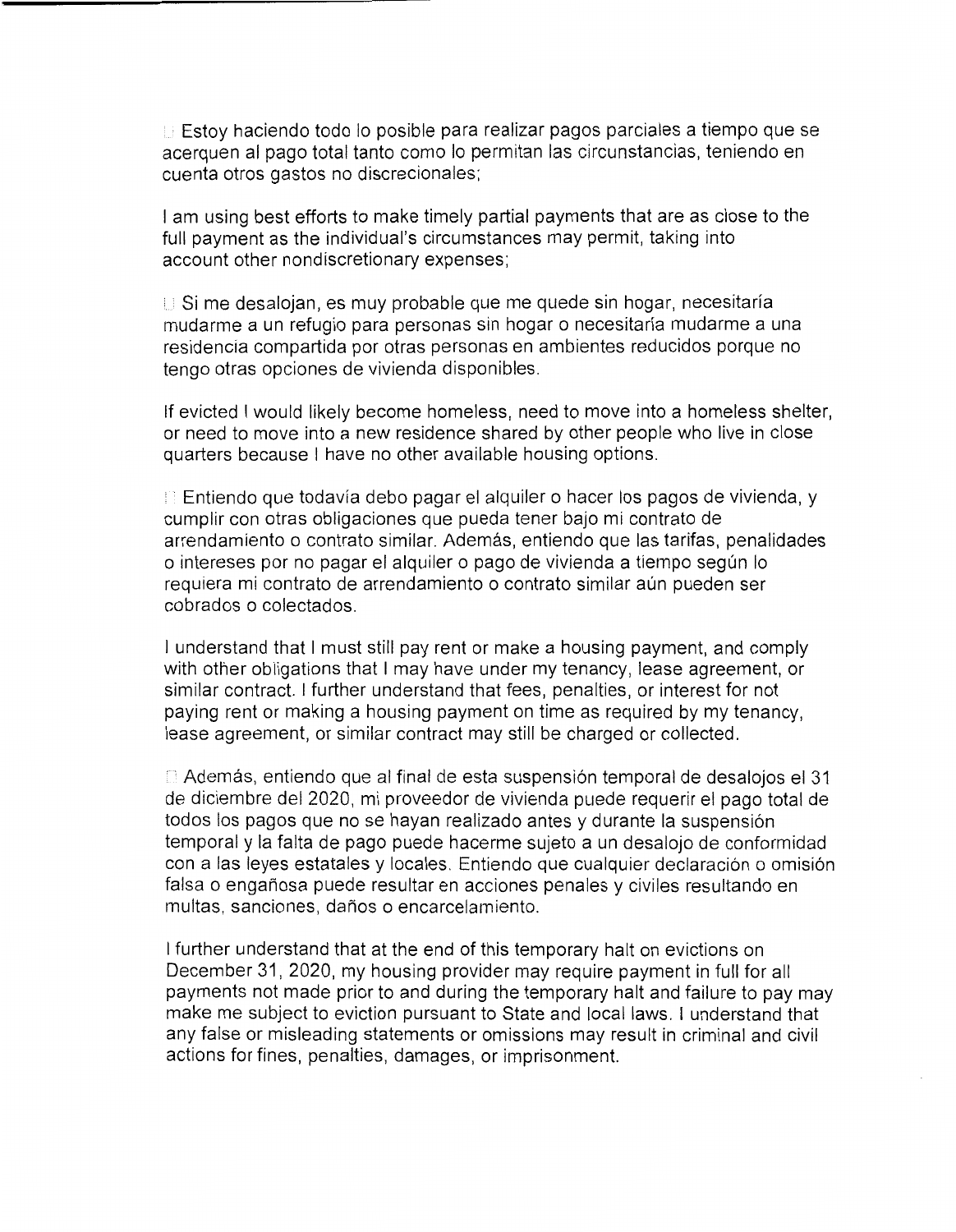Firma del Declarante Signature of Declarant **Fecha** Date

 $\ddot{\phantom{a}}$ 

 $\hat{\mathcal{A}}$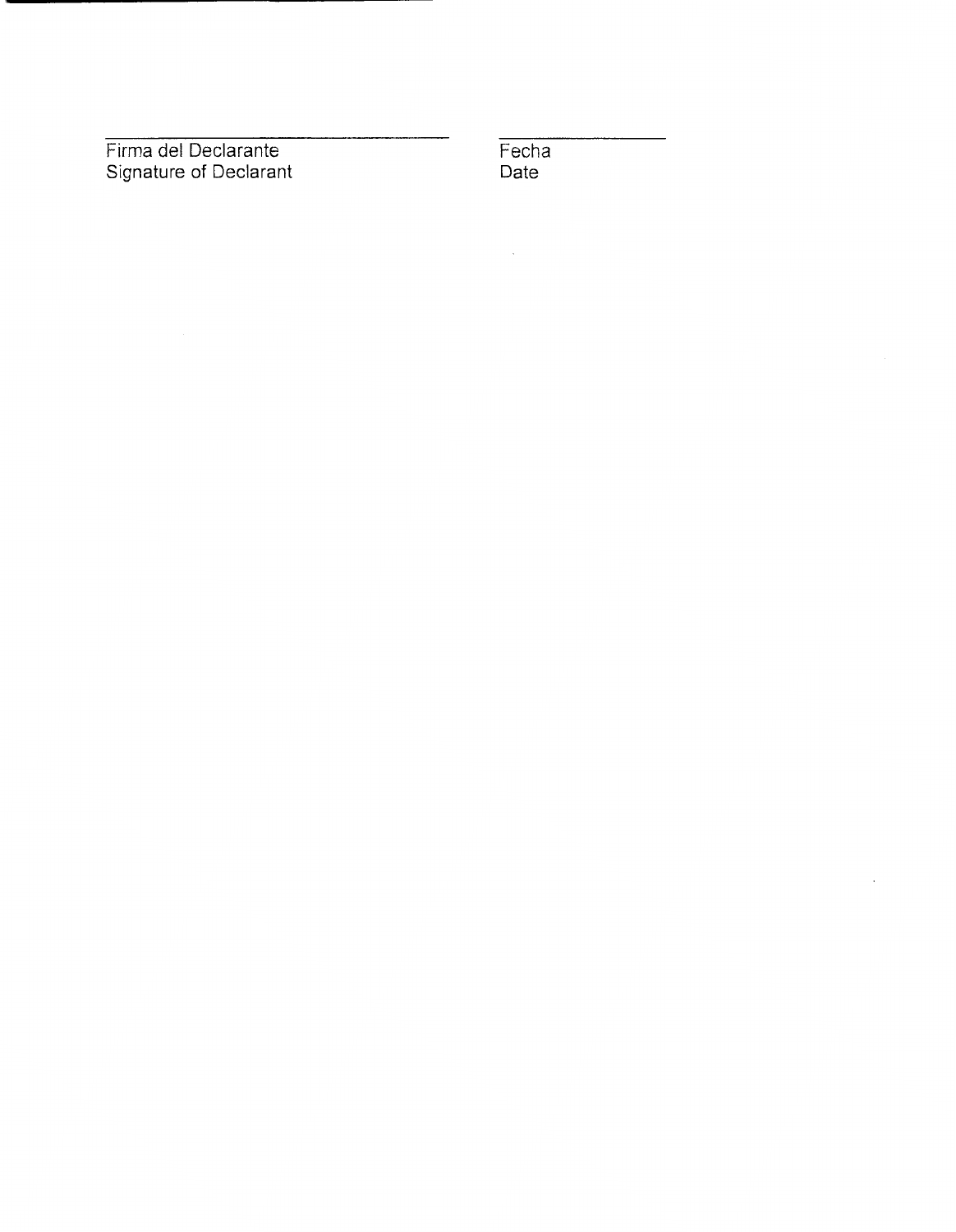|           | CAUSE NO. |                      |
|-----------|-----------|----------------------|
|           | δ         | IN THE JUSTICE COURT |
| PLAINTIFF |           |                      |
|           |           |                      |
| v.        |           | PRECINCT NO.         |
|           |           |                      |
|           |           |                      |
| DEFENDANT |           | COUNTY, TEXAS        |

### **PLAINTIFF'S CONTEST OF DEFENDANT'S CDC DECLARATION**

COMES NOW , Plaintiff in the above-numbered cause, on this the \_\_\_\_\_\_\_\_\_\_\_\_\_\_ day of \_\_\_\_\_\_\_\_\_\_, 2020, and contests the Defendant's Declaration pursuant to the Centers for Disease Control and Prevention's agency order, titled Temporary Halt in Residential Evictions to prevent the Further Spread of COVID-19 (CDC Order) and the Texas Supreme Court's 25<sup>th</sup> Emergency Order (25<sup>th</sup> Order), and would respectfully show the Court as follows:

PLAINTIFF CONTESTS the Defendant's Declaration for the following reason(s):

## **REQUEST FOR A HEARING**

**PLAINTIFF REQUESTS** that the Court promptly set and hold a hearing under the 25<sup>th</sup> Order to determine whether this action should proceed, and make findings on the determination, and enter orders for the procedures to follow if this case proceeds.

The Plaintiff prays for the above relief and any further relief to which they may be justly entitled.

**DATED** this the  $\qquad \qquad$  day of  $\qquad \qquad$ , 20

| Signature<br>Printed Name:<br>Address: |  |
|----------------------------------------|--|
| Telephone                              |  |

| Telephone | Fax: |
|-----------|------|
| Email:    |      |
|           |      |